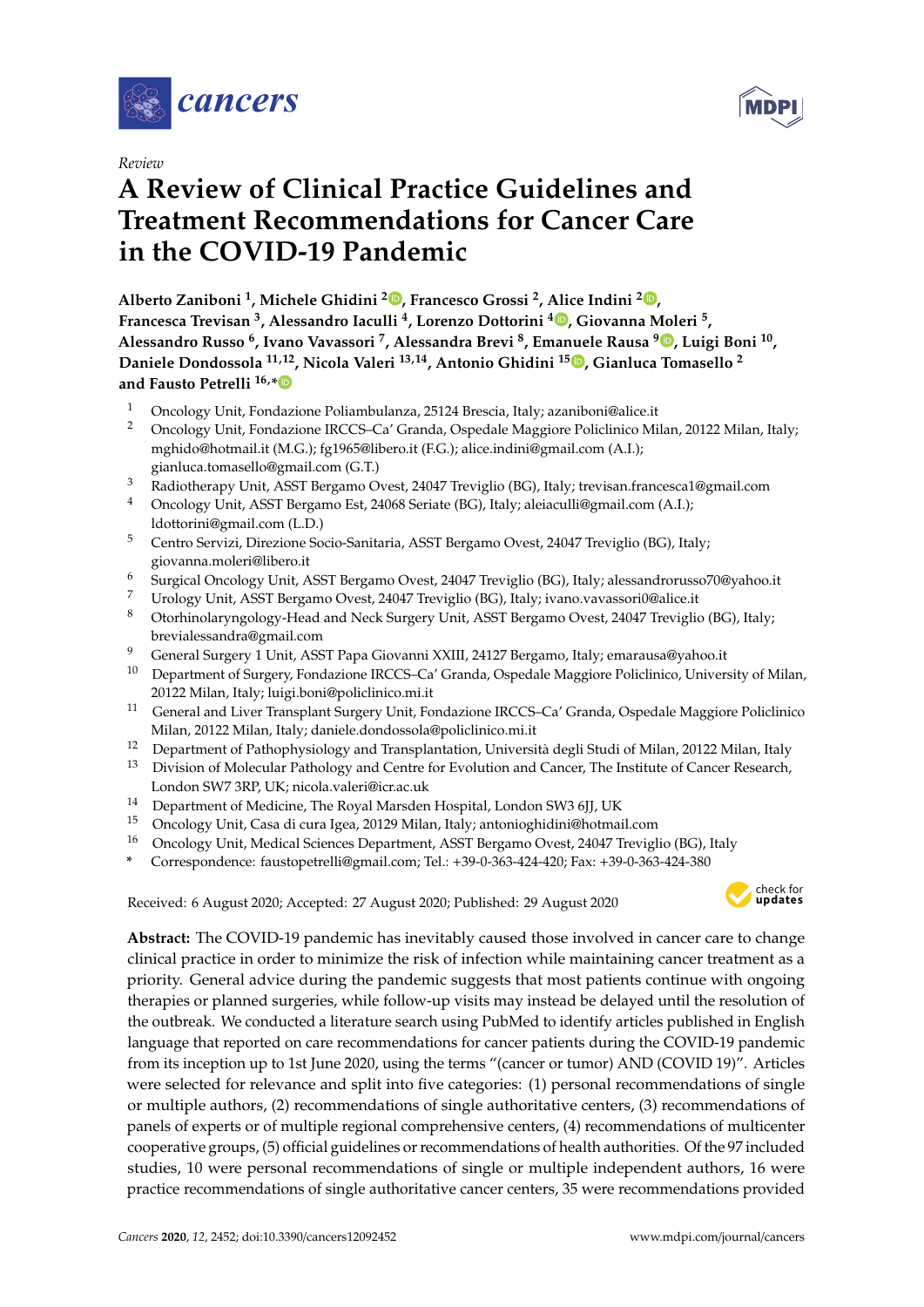by panel of experts or of multiple regional comprehensive centers, 19 were cooperative group position papers, and finally, 17 were official guidelines statements. The COVID-19 pandemic is a global emergency, and has rapidly modified our clinical practice. Delaying unnecessary treatment, minimizing toxicity, and identifying care priorities for surgery, radiotherapy, and systemic therapies

## **Keywords:** cancer; patients; treatment; COVID-19; pandemic

must be viewed as basic priorities in the COVID-19 era.

# **1. Introduction**

Since the first report and identification of the responsible agent, the disease associated with the novel beta-coronavirus SARS-CoV2 (COVID-19) has spread globally, with an estimated 3.5 million cases and more than 20,000 deaths by end of April 2020. The explosion has been overwhelming, disrupting almost every healthcare system of involved countries and finding unprepared even those funded by robust economic resources. Healthcare professionals have suddenly seen the dawn of a completely new disease. COVID-19 has promptly been understood to be a "systemic disease" rather than a mere interstitial pneumonia.

Managing such a new clinical condition involves the challenge of dealing with both a lack of evidence and a lack of experience. However, unlike the previous HIV pandemic in the 80s, for the first time in the modern age we have had to face the problems of high volumes and an unprecedented rapidity of spread. Professionals from all specialties have suddenly found themselves being forced to become respiratory physicians, infectious disease specialists, and anesthetists; in this framework, the lack of knowledge in biology, epidemiology, pathophysiology, immune response, and treatment has highlighted the unmet need for uniformity and systematic review of current evidence.

Many national and international oncologic scientific societies have developed indications and guidelines for oncologists to follow in daily clinical practice. The aim of this review is to collect and discuss the current available guidelines and clinical practice recommendations for oncologists so far, as these professionals are faced with the challenge of continuing to deliver optimal care to cancer patients during the COVID-19 pandemic.

# **2. Results**

#### *2.1. Personal Recommendations or Single Authoritative Center Statements*

Several local, national, and international recommendations for the management of cancer patients have emerged during the COVID-19 pandemic [\[1](#page-16-0)[–16\]](#page-16-1). For example, there have been suggestions that surveillance should be delivered remotely for patients who have completed cancer treatment. In other cases, treatment might be deferred or completely avoided if the impact on quality of life is thought to be marginal. Only when treatment has a potentially curative role should it not be delayed. Examples are chemotherapy responsive tumors such as testicular, ovarian, and small cell lung cancers [\[4\]](#page-16-2). Moreover, a switch from intravenous to oral correspondent formulations (e.g., etoposide and vinorelbine) may be a valid indication [\[5\]](#page-16-3). Less intensive strategies are important especially in the cases of older and vulnerable patients. For example, in metastatic breast cancer patients, maintenance endocrine therapies after completing chemotherapy might represent a sound option in the elderly population. In general, older patients with cancer should not be systematically excluded from cancer treatments during COVID-19. However, it is worth noticing that, in case of COVID-19 infection and related complications during anticancer treatments, elderly patients are less likely to experience benefit from intensive unit admission and need for invasive mechanical ventilation highlighting the need for detailed upfront discussions about ceiling of care among oncologists, patients, and their families in this scenarios.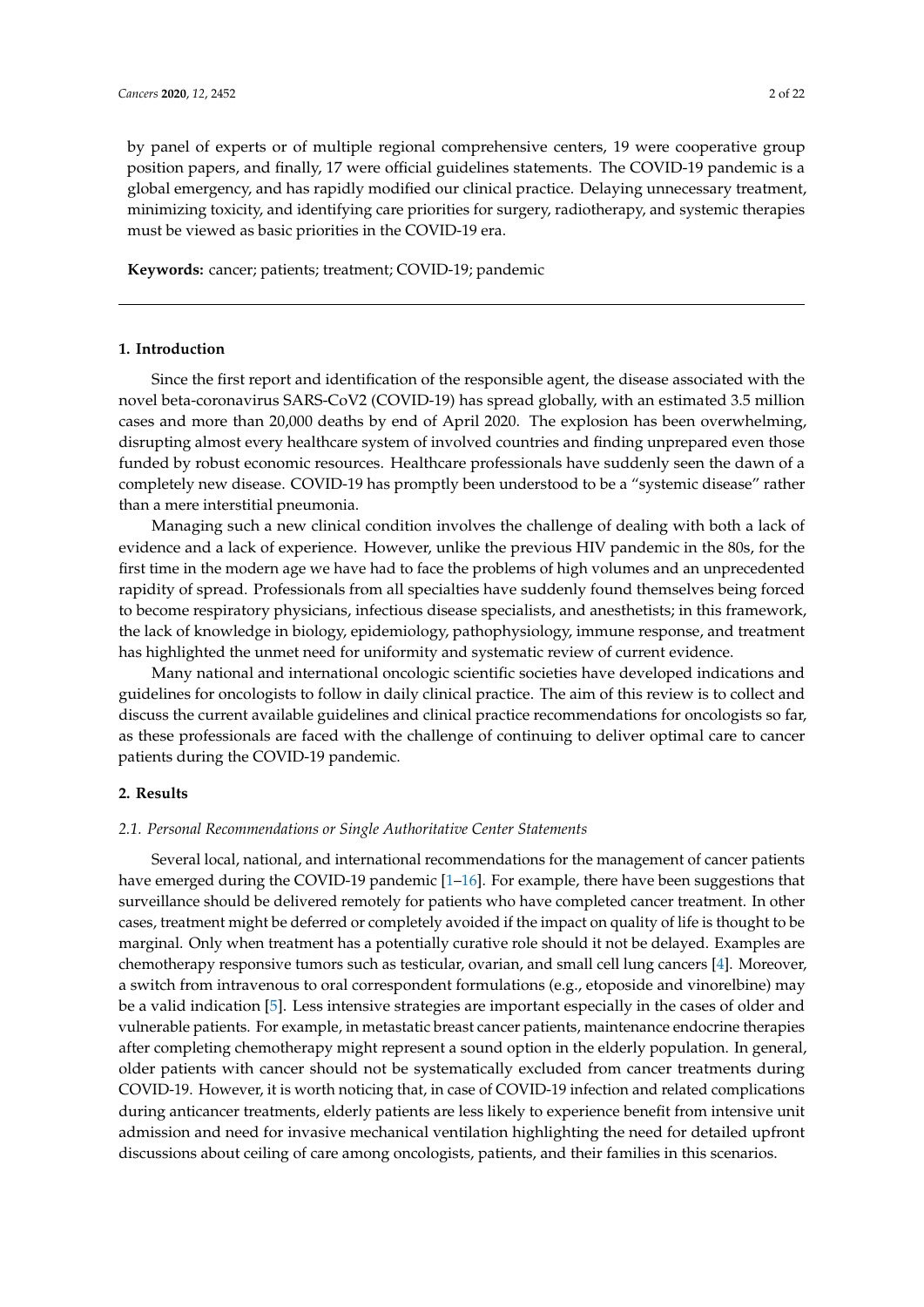Not only medical treatment but also surgical indications for cancer patients have been influenced by the COVID-19 pandemic. The Massachusetts General Hospital has proposed a multidisciplinary approach for triage of resectable patients. Using a virtual conference modality, the team identified five different profiles of patients suitable for oncologic surgery in a 7–10 day time frame. In particular, patients in the window of resectability after preoperative chemotherapy and cancer types with aggressive behaviors (e.g., triple negative breast cancer) are prioritized. In addition, diagnostic surgeries, second parts of staged procedures (after completion of the first part), and interventions due to onset of acute symptoms (e.g., gastrointestinal bleeding) are considered urgent and non-delayable [\[6\]](#page-16-4). In colorectal cancer surgery, a minimally invasive approach was suggested, with the prioritization of cancer-related emergencies (to be treated within 2 weeks). Conversely, a deferral period of up to 2 months was proposed in the case of surgeries for curable tumors. In early-stage disease, surgery could be deferred even later than 2 months from diagnosis [\[7\]](#page-16-5). Similarly, surgery for early-stage lung cancer was promoted both in stages I and IIa disease, the former with a low risk of progression and of COVID-19 infection, the latter with a high risk of progression and a low risk of infection. However, for stage IIb disease (low risk of progression but high risk of COVID-19 infection), conservative management with a follow-up up to 3 months before potential surgery is advisable. Finally, stage III disease, with a high risk of progression and of COVID-19 infection, requires specific medical treatments [\[8\]](#page-16-6). Among non-surgical therapies in lung cancer, adjuvant chemotherapy after surgery may be delayed up to 4 months after surgery without affecting patient survival. Chemotherapy with adjuvant and maintenance intent may be postponed or switched to oral formulation, while oral targeted drugs for patients with sensitive gene mutations should be administered without combination chemotherapy in order to avoid adverse events. As far as immunotherapy is concerned, treatment with checkpoint inhibitors has low immunosuppressive potential and avoiding it during a coronavirus infection may unfairly deprive these patients of an active class of drugs. However, special consideration should be given to patients suffering from immune-related adverse events because of their prolonged exposition to immunosuppressive agents, such as steroids [\[9\]](#page-16-7). On the whole, immunotherapy may be suspended or postponed in the case of stable disease and, generally, there is no need to administer it regularly during the epidemic period [\[10\]](#page-16-8). In non-small cell lung cancer, neoadjuvant chemotherapy for locally advanced resectable disease and sequential or concurrent chemoradiotherapy for stage III disease should be started when possible. In the advanced stages, first-line treatment and palliative or ablative radiotherapy outside the lung should not be delayed, either. Similarly, in small-cell lung cancer, both concurrent chemoradiotherapy and first-line therapy are both indicated with palliative or curative purposes [\[11\]](#page-16-9).

In addition to medical and surgical treatment, radiation treatment should also be omitted or shortened in times of COVID-19 infection. Breast cancer experts from the Memorial Sloan Kettering Cancer Center in New York suggested the omission of radiotherapy in the case of ductal carcinoma in situ, in patients aged 70 and older, and in the case of invasive estrogen-receptor positive disease smaller than 3 cm in size without nodal involvement and with negative resection margins. However, in the cases of ductal carcinoma in situ with lesions bigger than 2.5 cm, inadequate resection margins, or high-grade disease and in invasive estrogen-receptor positive tumors in younger patients, experts recommended a delay in treatment of 8–12 weeks after surgery. In general, hypofractionated or accelerated breast radiotherapy regimens are preferred in order to reduce treatment duration. High priority indications for breast radiotherapy are the diagnosis of inflammatory breast cancer and residual node positivity after neoadjuvant treatment, the presence of node-positive (N2) disease, recurrent disease, a diagnosis of triple negative node-positive disease, and extensive lymphovascular invasion [\[12\]](#page-16-10).

In a pandemic phase with reduced availability of intensive/subintensive care beds, treatment strategies may prioritize medical treatment aimed at downstaging the disease until the peak of the pandemic has disappeared and the number of intensive care unit beds has increased. This approach is recommended in the treatment of ovarian cancer, where first-step surgery is preferred, especially in the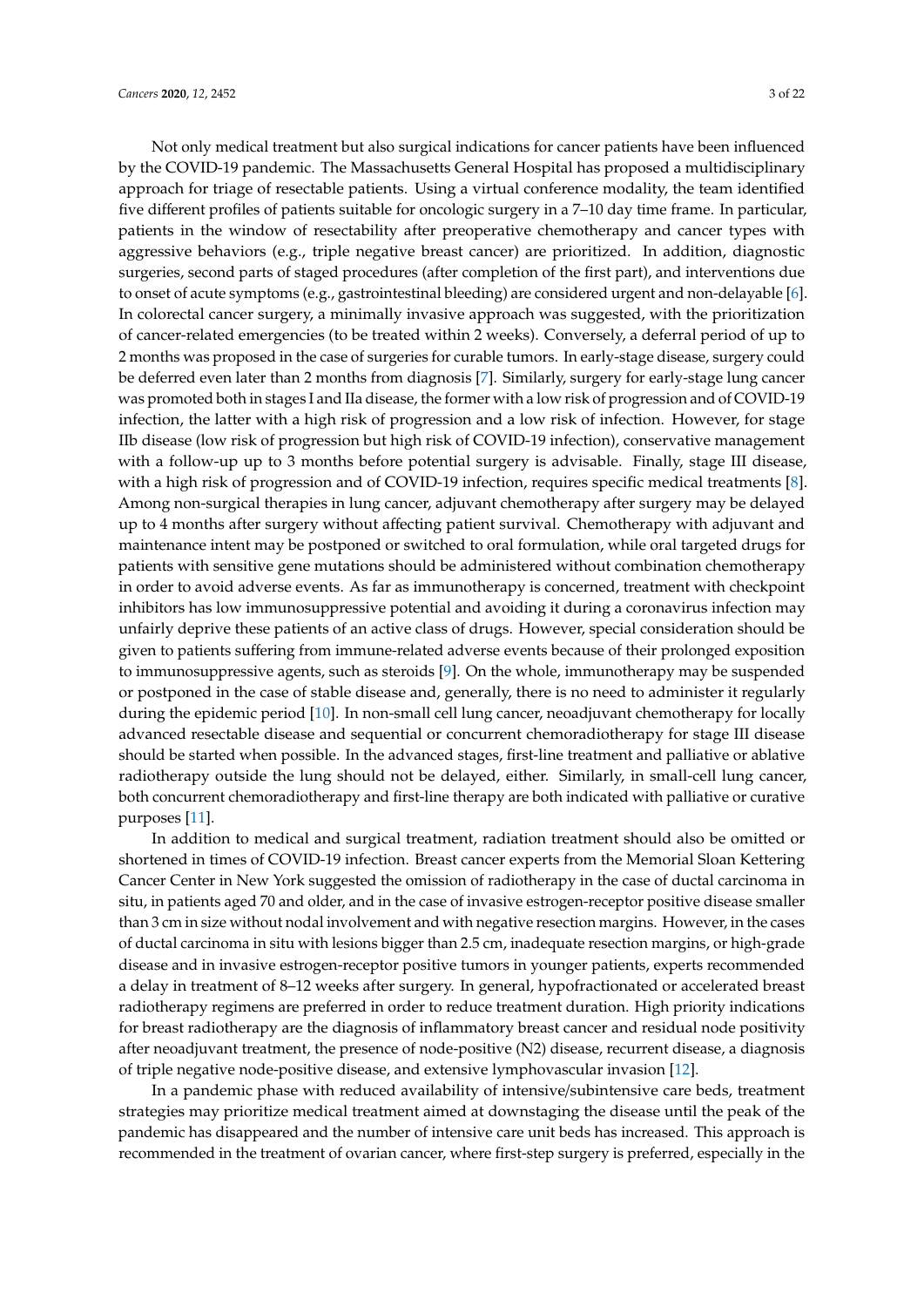case of otherwise healthy patients. In these unprecedented times, indications may be inverted and neoadjuvant chemotherapy could become the standard of care [\[13\]](#page-16-11).

Management of cancers of the head and neck during a COVID-19 infection is an important matter to discuss because of the multidisciplinary features of management of these cancers. Moreover, patients with tracheostomy or total laryngectomy have a high risk of virus aerosolization and require special attention in terms of strategies to minimize the risks of infection [\[14\]](#page-16-12). Treatment of low-risk tumors like differentiated thyroid cancer should be delayed, with minimally invasive and transoral surgical approaches preferred over open and major surgery [\[15\]](#page-16-13). In the case of concomitant chemoradiotherapy indication for locally advanced disease, medical treatment should be omitted for patients who have comorbidities or who are older than 70. Similarly, sequential treatment with ciplatin-based induction chemotherapy should not be administered for these patients. Exclusive and definitive radiotherapy should be limited to simultaneous integrated boost techniques in the standard or accelerated schedule, in order to reduce treatment duration to 1 week, shorter than the sequential technique. In the case of salivary gland tumors, it is indicated to delay post-operative radiotherapy up to 12 weeks after surgery [\[15\]](#page-16-13).

#### *2.2. Recommendations of Panels of Experts or Regional Cooperative Centers*

Different groups of experts tried to provide recommendations at a regional or more general level. For example, by describing the approach used to manage patients with cancer during a large-scale, respiratory syndrome-coronavirus hospital outbreak in Saudi Arabia in 2015, the authors offered a plan to help manage oncology services to prevent harm to patients or staff [\[16\]](#page-16-1). The plan focused on managing oncology services, infected patients, preventing any new infections in patients or staff, ensuring the continuity of cancer care, and incorporating measures to sustain these interventions far into the postoutbreak period.

Similarly, authors from Iran provided recommendations in order to limit the exposure of cancer patients to medical environments and to modify the treatment modalities in a manner that reduces the probability of myelosuppression. Such recommendations include delaying elective diagnostic and therapeutic services, shortening the treatment course, or prolonging the interval between treatment courses [\[17\]](#page-16-14). Specific precautions to prevent virus spread among cancer patients and cancer care providers were also suggested by Indian authors who additionally provided a table of myths and misinformation about COVID-19. This Table [1,](#page-11-0) based on advice published by the WHO, proved useful in mitigating panic in cancer patients [\[18\]](#page-16-15).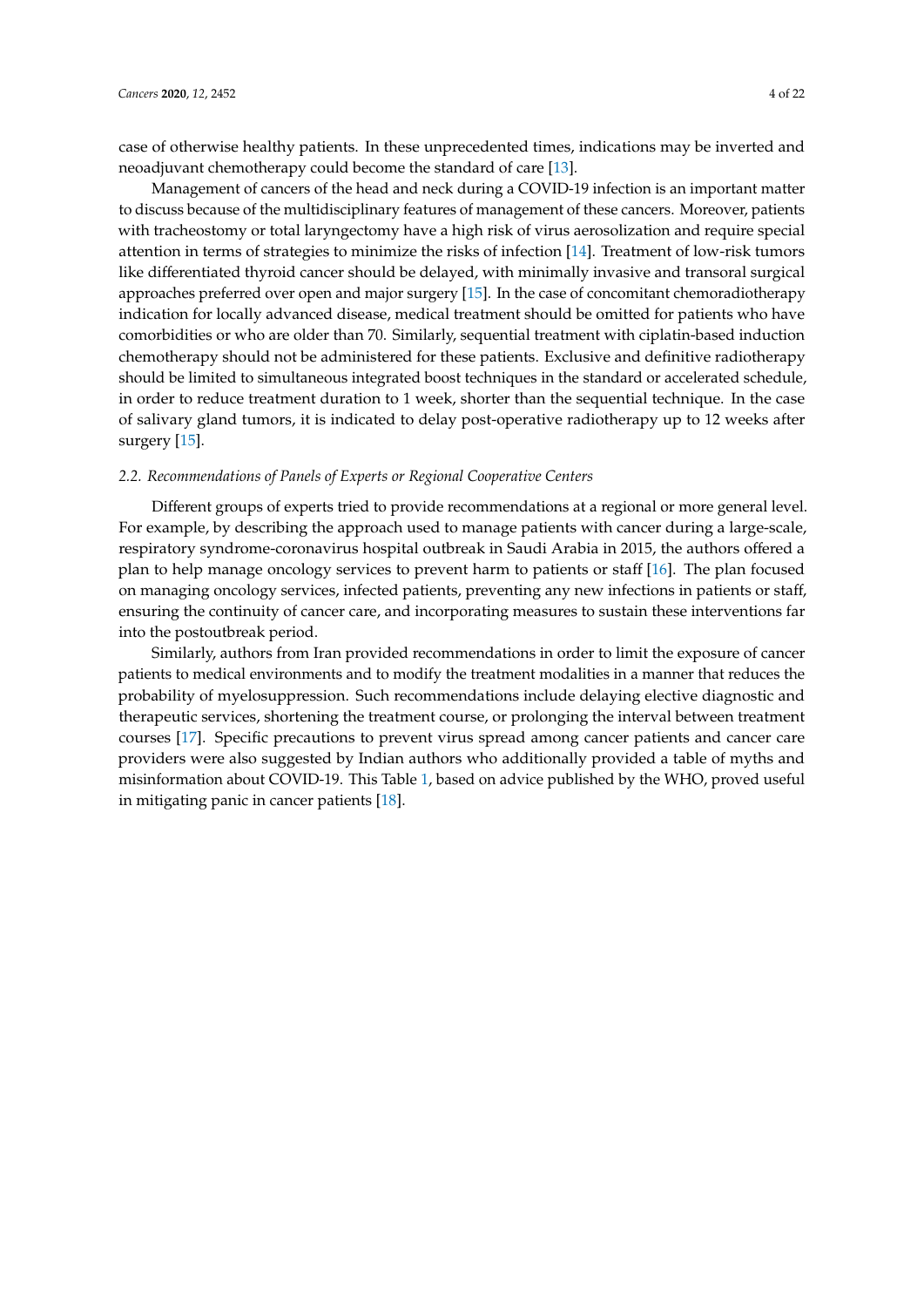# **Table 1.** Characteristics of included studies.

| Author/Year       | <b>Journal</b>             | Country               | <b>Type of Study</b>                     | <b>Disease</b> | <b>Synthesis of Main Recommendations</b>                                                                                                           |
|-------------------|----------------------------|-----------------------|------------------------------------------|----------------|----------------------------------------------------------------------------------------------------------------------------------------------------|
| Ansarin/2020      | Acta Otorhinolaryngol Ital | Italy                 | Personal view or<br>multi-authors review | H&N            | Recommendations about surgery and compromise<br>between the necessary cancer treatments and the risk<br>of infection                               |
| <b>Banna/2020</b> | <b>ESMO</b> Open           | Italy and Switzerland | Personal view or<br>multi-authors review | Lung           | A decisional tool to support oncologists and<br>physicians in treatment for patients with lung cancer:<br>primum non nocere                        |
| Cafarotti/2020    | <b>I</b> Thorac Oncol      | Switzerland           | Personal view or<br>multi-authors review | Lung           | An algorithm of care to balance the risk of dying from<br>cancer or from potentially fatal infection                                               |
| Di Saverio/2020   | Colorectal Dis             | Italy                 | Personal view or<br>multi-authors review | Colorectal     | Management of patients needing surgery to mitigate<br>some risks and reduce exposure to other patients                                             |
| Falandry/2020     | J Geriatr Oncol            | France                | Personal view or<br>multi-authors review | Various        | Challenges with the management of older patients<br>with cancer                                                                                    |
| Kattan/2020       | Immunotherapy              | France and Lebanon    | Personal view or<br>multi-authors review | Various        | A careful selection of the most efficacious anti-tumor<br>weaponry with the lower risk of weaning the patients'<br>immune system                   |
| Mandato/2020      | <b>Obstet Gynecol</b>      | Italy                 | Personal view or<br>multi-authors review | Ovarian        | Finding new effective strategies in cancer care is<br>mandatory (allocate resources and real-life treatment)                                       |
| Schrag/2020       | <b>JAMA</b>                | <b>US</b>             | Personal view or<br>multi-authors review | Various        | Planning for resuming cancer treatment and screening<br>to mitigate harms; changes will transform<br>cancer treatment                              |
| Scotté/2020       | Eur J Cancer               | France                | Personal view or<br>multi-authors review | Various        | Use of telemedicine for monitoring and optimizing<br>referral of Covid-19-positive patients with cancer<br>(CAPRI programme)                       |
| Zhao/2020         | Thorac Cancer              | China                 | Personal view or<br>multi-authors review | Lung           | Recommendations and suggestions of individualized<br>treatment strategies and management of common<br>adverse events for patients with lung cancer |
| Braunstein/2020   | Adv Radiat Oncol           | <b>US</b>             | Single authoritative<br>center view      | <b>Breast</b>  | The parsimonious application of breast radiotherapy<br>without compromising long term oncologic outcomes                                           |
| Davis/2020        | Immunotherapy              | Australia             | Single authoritative<br>center view      | Immunotherapy  | Suggestions about immunotherapy use<br>during pandemic                                                                                             |
| De Felice/2020    | Radiother Oncol            | Italy                 | Single authoritative<br>center view      | H&N            | To offer adequate individualized treatment<br>recommendations based on both the epidemic<br>situation and the patient's own condition              |
| Gentileschi/2020  | Eur J Surg Oncol           | Italy                 | Single authoritative<br>center view      | Skin           | Skin cancer management                                                                                                                             |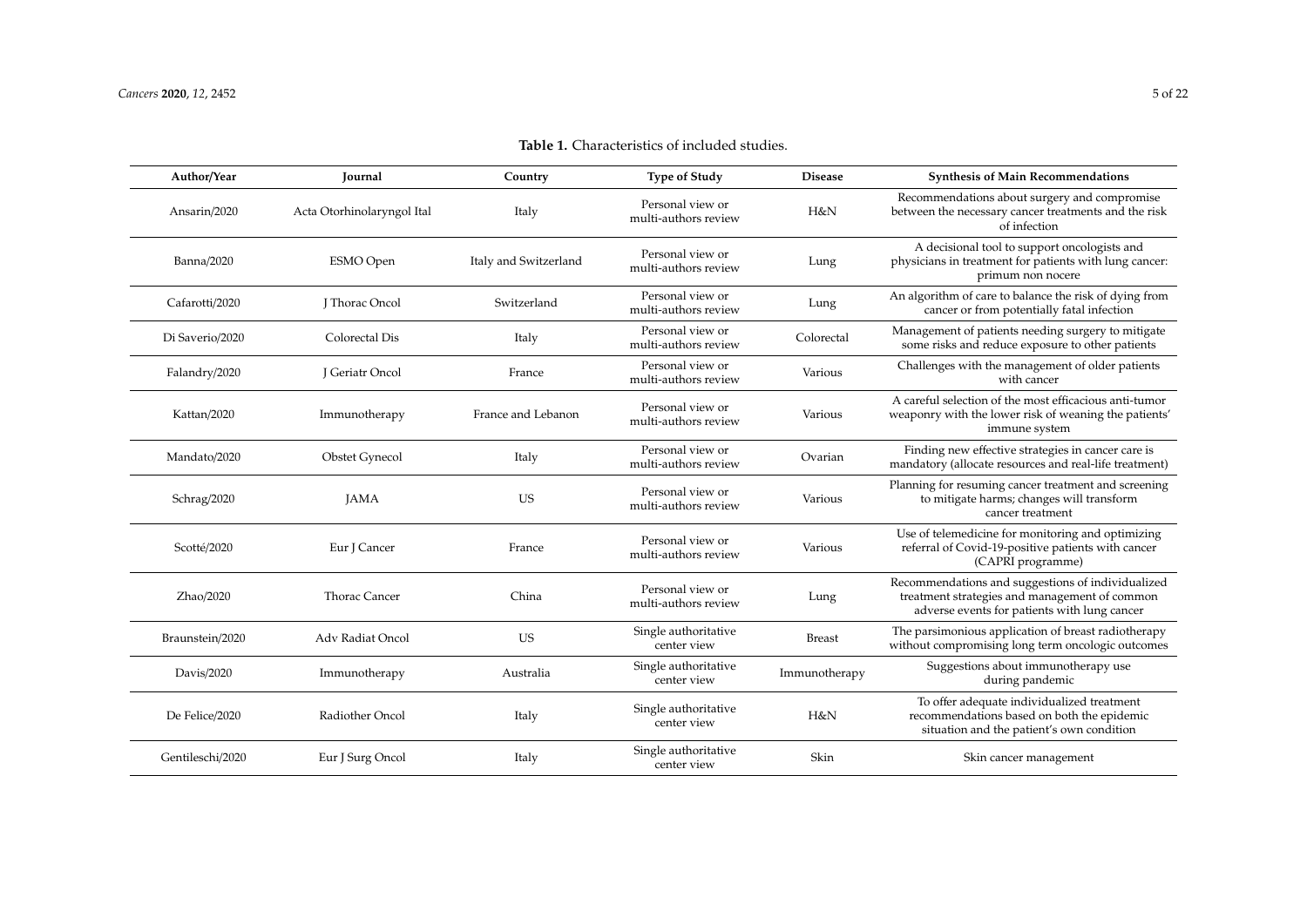| Author/Year      | Journal                         | Country          | <b>Type of Study</b>                            | <b>Disease</b>                 | <b>Synthesis of Main Recommendations</b>                                                                                                                                                    |
|------------------|---------------------------------|------------------|-------------------------------------------------|--------------------------------|---------------------------------------------------------------------------------------------------------------------------------------------------------------------------------------------|
| Kligerman/2020   | <b>Head Neck</b>                | US and Hong Kong | Single authoritative<br>center view             | H&N                            | To help minimize the risk of aerosolization and<br>SARS-CoV-2 exposures in head and neck cancer<br>patients with tracheostomy and TL                                                        |
| Qadan/2020       | Ann Surg                        | <b>US</b>        | Single authoritative<br>center view             | Various                        | A multidisciplinary team approach for triage of<br>elective cancer surgery                                                                                                                  |
| Salari/2020      | Oral Oncol                      | Iran             | Single authoritative<br>center view             | H&N                            | The role of virtual multidisciplinary team meetings                                                                                                                                         |
| Tagliaferri/2020 | J Eur Acad Dermatol<br>Venereol | Italy            | Single authoritative<br>center view             | Skin                           | Management of skin cancers during COVID-19 era                                                                                                                                              |
| Tasoulis/2020    | Eur J Surg Oncol                | UK               | Single authoritative<br>center view             | <b>Breast</b>                  | Position of The Royal Marsden regarding breast<br>cancer surgery                                                                                                                            |
| Wang/2020        | <b>JAMA</b> Oncol               | China            | Single authoritative<br>center view             | Various                        | More attention should be paid to patients with cancer<br>as a special population                                                                                                            |
| Thompson/2020    | Ann Surg                        | <b>USA</b>       | Single authoritative<br>center view             | <b>Breast</b>                  | Revised indication of neoadjuvant endocrine therapy<br>for the treatment of early stage estrogen receptor<br>positive breast cancer                                                         |
| Li/2020          | Leukemia                        | China            | Single authoritative<br>center view             | Chronic myeloid<br>leukemia    | Questionnaires of subjects with chronic myeloid<br>leukemia during COVID-19 pandemic                                                                                                        |
| Sharma/2020      | Liver Int                       | UK               | Single authoritative<br>center view             | Hepatocellular<br>Cancer (HCC) | Recommendations for the treatment of HCC during<br>COVID-19 pandemic                                                                                                                        |
| Yerramilli/2020  | Adv Radiat Oncol                | <b>USA</b>       | Single authoritative<br>center view             | Various                        | Use of hypofractionated radiation therapy for patients<br>requiring palliation for oncologic emergencies                                                                                    |
| Valenza/2020     | Tumori                          | Italy            | Single authoritative<br>center view             | Various                        | Screening of patients accessing to a Comprehensive<br>Cancer Center with real-time PCR of nose-throat swabs                                                                                 |
| Viale/2020       | Oncologist                      | Italy            | Single authoritative<br>center view             | <b>Breast</b>                  | Personalized strategies for optimal breast<br>cancer management                                                                                                                             |
| Cakmak/2020      | Eur J Breast Health             | Turkey           | Panel of experts or regional<br>recommendations | <b>Breast</b>                  | Recommendations about timing of surgery of breast<br>cancer according to biology and risk                                                                                                   |
| Carneiro/2020    | Int Braz J Urol                 | <b>Brazil</b>    | Panel of experts or regional<br>recommendations | Urologic                       | Suggestions and recommendations for the<br>management of urological conditions in times of<br>COVID-19 crisis in Brazil and other low- and<br>middle-income countries                       |
| Cinar/2020       | J Natl Compr Canc Netw          | US               | Panel of experts or regional<br>recommendations | Various                        | Strategies to mitigate transmission of COVID-19 in an<br>effort to reduce morbidity and mortality associated<br>with the disease for patients with cancer and for the<br>healthcare workers |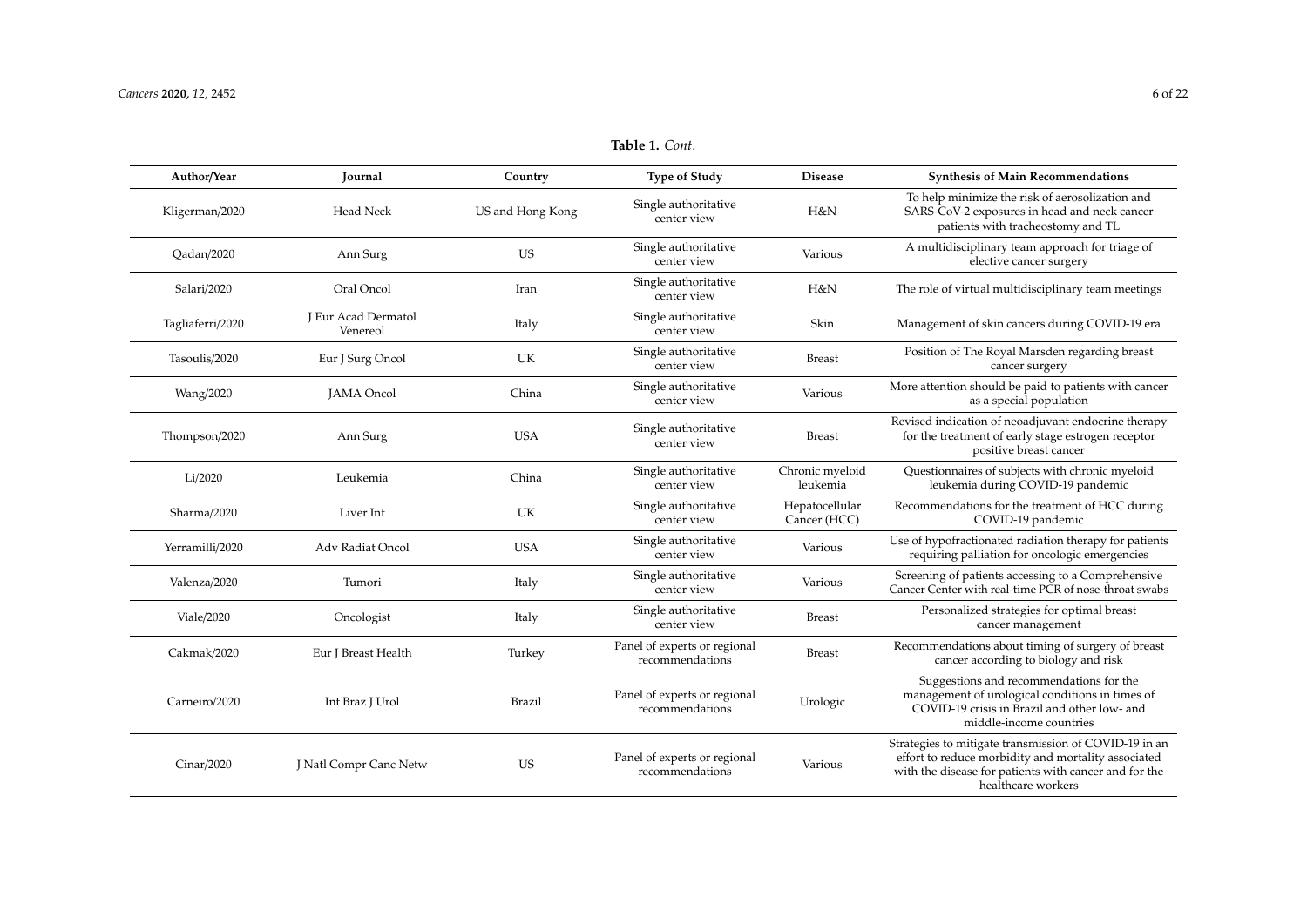| Author/Year                                                             | <b>Journal</b>                 | Country       | <b>Type of Study</b>                            | <b>Disease</b> | <b>Synthesis of Main Recommendations</b>                                                                                                                                                   |
|-------------------------------------------------------------------------|--------------------------------|---------------|-------------------------------------------------|----------------|--------------------------------------------------------------------------------------------------------------------------------------------------------------------------------------------|
| Curigliano/2020                                                         | <b>Breast</b>                  | International | Panel of experts or regional<br>recommendations | <b>Breast</b>  | Advise on how to triage, prioritize, and organize<br>diagnostic procedures, surgical, radiation, and medical<br>treatments in breast cancer                                                |
| Dietz/2020                                                              | <b>Breast Cancer Res Treat</b> | <b>US</b>     | Panel of experts or regional<br>recommendations | <b>Breast</b>  | Recommendations for prioritization, treatment and<br>triage of breast cancer patients during the<br>COVID-19 pandemic                                                                      |
| Ficarra/2020                                                            | Minerva Urol Nefrol            | Italy         | Panel of experts or regional<br>recommendations | Urologic       | Strategies for the reorganization of urological routine<br>practice and a set of recommendations to facilitate the<br>process of rescheduling surgical activity                            |
| Finley/2020                                                             | Can J Surg                     | Canada        | Panel of experts or regional<br>recommendations | Various        | Recommendations about cancer surgery by<br>Canadian surgeons                                                                                                                               |
| Head and Neck Surgery<br><b>Treatment Guidelines</b><br>Consortium/2020 | Head Neck                      | <b>US</b>     | Panel of experts or regional<br>recommendations | H&N            | Head and Neck cancer treatment according to site and<br>stage of disease is presented                                                                                                      |
| Jazieh/2020                                                             | <b>JCO Glob Oncol</b>          | Saudi Arabia  | Panel of experts or regional<br>recommendations | Various        | It is important to have a robust mechanism to<br>prioritize patients to ensure the provision of timely<br>care while preventing further harm by guiding staff to<br>provide care in safety |
| Koffman/2020                                                            | Am J Hematol                   | <b>US</b>     | Panel of experts or regional<br>recommendations | <b>CLL</b>     | Recommendation about CLL treatment by a CLL panel<br>of experts                                                                                                                            |
| Kowalski/2020                                                           | Head Neck                      | International | Panel of experts or regional<br>recommendations | H&N            | Procedures essential to maintain safety of<br>otolaryngologists and maxillofacial surgeons exposed<br>to the greatest risk of infection                                                    |
| Krengli/2020                                                            | Adv Radiat Oncol               | Italy         | Panel of experts or regional<br>recommendations | Various        | To adopt preventive measures and recommendations<br>for patients, professionals, and clinical operations to<br>minimize the risk of infection while safely treating<br>cancer patients     |
| Kutikov/2020                                                            | Ann Intern Med                 | <b>US</b>     | Panel of experts or regional<br>recommendations | Various        | Risks must be balanced carefully, public health<br>strategies implemented thoroughly, and resources<br>utilized wisely                                                                     |
| Lalani/2020                                                             | Can Urol Assoc J               | Canada        | Panel of experts or regional<br>recommendations | Genitourinary  | Recommendations to assist in prioritizing systemic<br>therapies for patients with genitourinary cancers                                                                                    |
| Lambertini/2020                                                         | ESMO Open                      | Italy         | Panel of experts or regional<br>recommendations | Various        | Practical suggestions on how to implement cancer care<br>during the COVID-19 outbreak                                                                                                      |
| Liu/2020                                                                | Indian J Surg                  | International | Panel of experts or regional<br>recommendations | Various        | An approach for the management of surgical patients<br>in the context of the COVID-19 pandemic                                                                                             |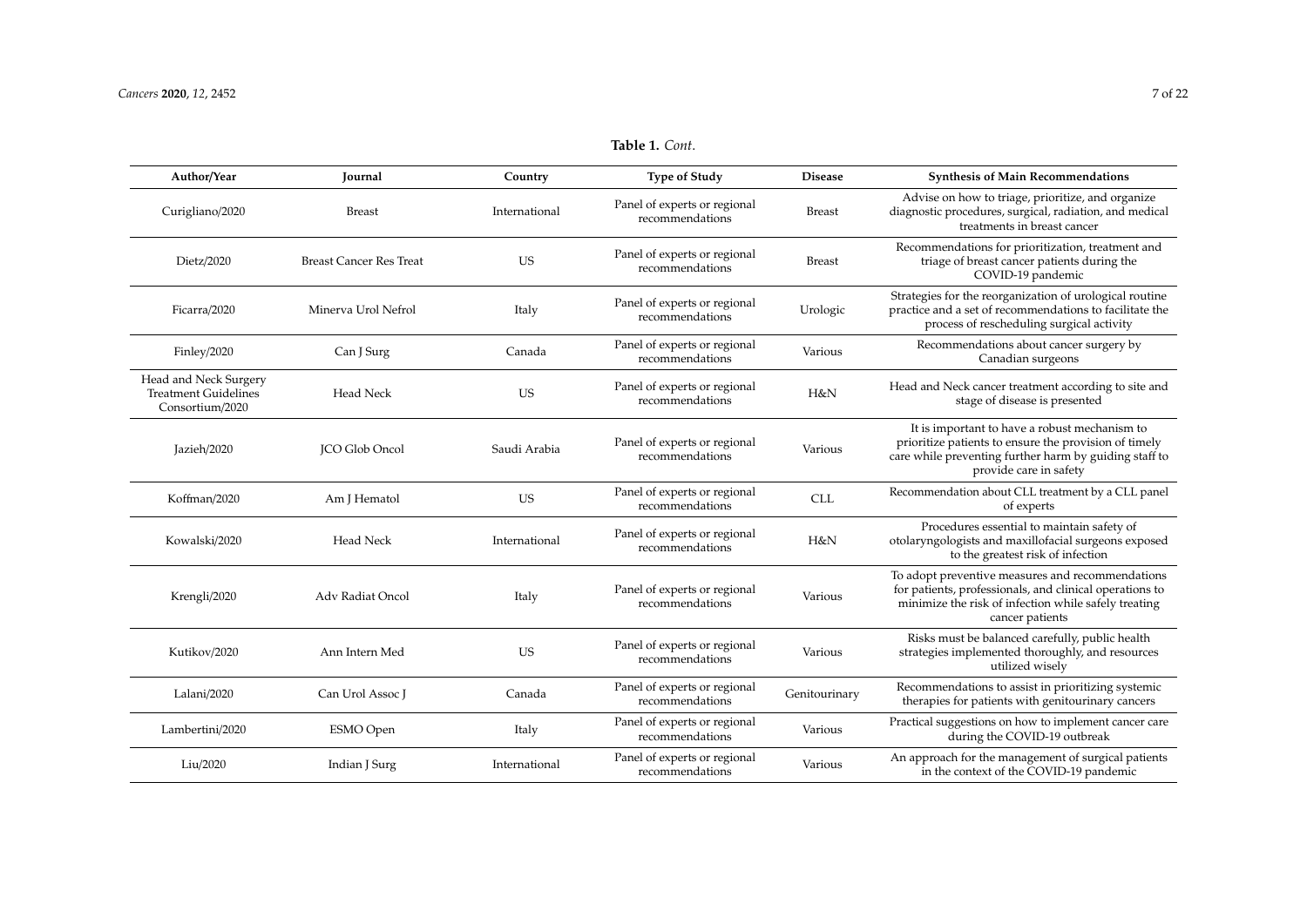#### **Author**/**Year Journal Country Type of Study Disease Synthesis of Main Recommendations** Lou/2020 JCO Oncol Pract US Panel of experts or regional GI cancer treatment with the aim of minimizing<br>Gastrointestinal GI cancer treatment with the aim of minimizing patient risk during pandemic Marijnen/2020 Radiother Oncol International Panel of experts or regional recommendations Radiotherapy treatment options for rectal cancer<br>Rectal  $\overline{C}$ during the COVID-19 pandemic Meattini/2020 **ESMO Open** Italy Panel of experts or regional recommendations recommendations Various Recommendations in order to keep cancer care as safe as possible for both patients and healthcare providers Mohile/2020 Neuro Oncol International Panel of experts or regional er or experts or regional experts or experience of the Glioma<br>recommendations To highlight opportunities to maximize the benefit and minimize the risk of glioma management during this pandemic and potentially, in the future Monk/2020 Gynecol Oncol US Panel of experts or regional recommendations Recommendation about alternative routes of therapy for ovarian cancer Motlagh/2020 Arch Iran Med Iran Panel of experts or regional recommendations Various Two limit the exposure of cancer patients to medical environments, and modify the treatment modalities to reduce the probability of myelosuppression (delaying diagnostic and therapeutic services, shortening the treatment course, or prolonging the interval between treatment courses) O'Cathail/2020 Clin Oncol UK Panel of experts or regional recommendations Anorectal Management of anorectal cancers provided by experts of UK Patnaik/2020 Am J Hematology International Panel of experts or regional recommendations Myelodisplastic/ myeloproliferative syndrome Recommendation about treatment by a panel of experts Pino/2020 JCO Glob Oncol Colombia Panel of experts or regional recommendations Various Prioritization of adequate pathways for patients in low- and middle-income settings is critical Pothuri/2020 Gynecol Oncol US Panel of experts or regional er or experts or regional Gynecologic<br>recommendations An expert panel convened to develop initial consensus guidelines regarding anti-neoplastic therapy during the COVID-19 pandemic with respect to gynecologic cancer care and clinical trials Ramirez/2020 Int J Gynecol Cancer International Panel of experts or regional er or experts or regional comments of Gynecologic To share options in both the management and surveillance of patients diagnosed with gynecologic cancers during this time of global crisis Sarkissian/2020 J Am Acad Dermatol US Panel of experts or regional recommendations Recommendations regarding dermatological surgery during COVID-19 pandemic Shankar/2020 **Asian Pac J Cancer Prev** International Panel of experts or regional *recommendations* Various Specific precautions for cancer patients and cancer care providers to prevent spread Soran/2020 **Eur J Breast Health** US **Panel of experts or regional** recommendations recommendations Breast A consensus and a statement that may guide breast care professionals (Magee-Breast Cancer Program)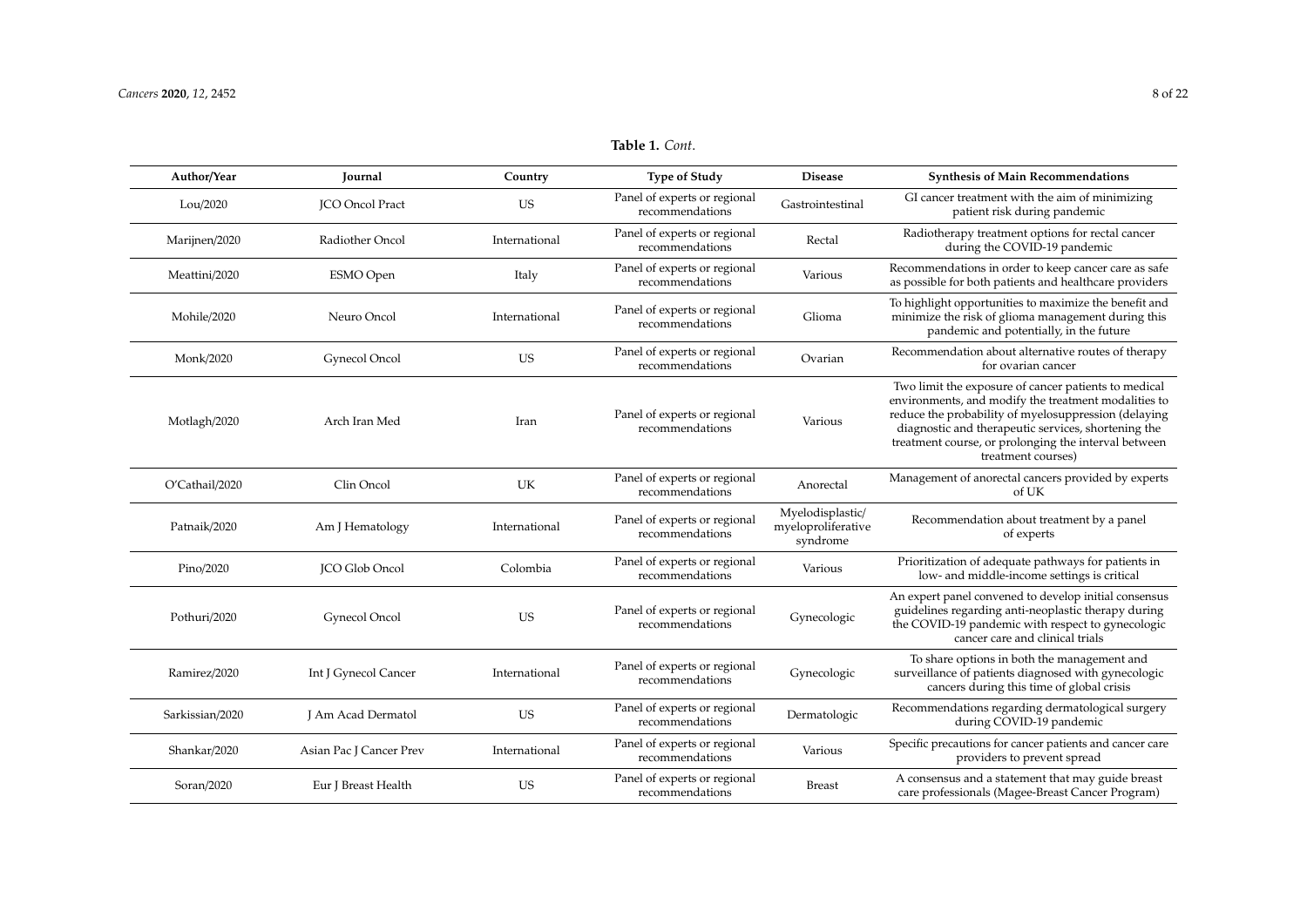#### **Author**/**Year Journal Country Type of Study Disease Synthesis of Main Recommendations** Teoh/2020 World J Urol EU Panel of experts or regional recommendations Bladder Intravesical therapies recommendations Ueda/2020 J Natl Compr Canc Netw US Panel of experts or regional recommendations Various The importance of organizational structure, preparation, agility, and a shared vision to provide cancer treatment to patients in the face of uncertainty and rapid change Wang/2020 Crit Care China Panel of experts or regional recommendations Various Medical management strategies FREN Care of cancer patients with head and neck cancers by US experts recommendations H&N Point of view about head and neck cancer treatment during pandemic by Toronto and Wuhan hospitals France Multicenter cooperative groups Gynecologic Recommendations about curative treatment of cervical, ovarian and endometrial cancers according to stage and risk groups Consideration of risk and benefit for active

#### Werner/<sup>2020</sup> Otolaryngol Head Neck Surg US Panel of experts or regional Wu/2020 Otolaryngol Head Neck Surg International Panel of experts or regional precommendations Akladios/<sup>2020</sup> J Gynecol Obstet Hum Al-Shamsi/2020 Oncologist International Multicenter cooperative groups Various intervention in the cancer population during an infectious disease pandemic must be individualized Ardura/<sup>2020</sup> Biol Blood Marrow US Multicenter cooperative groups Hematologic cancers (stem cell transplantation) Recommendations about hematopoietic stem cell transplantation during COVID-19 Glehen/2020 J Visc Surg France Multicenter cooperative groups Peritoneal RENAPE and BIG-RENAPE guidelines for

| Penel/2020                                                   | Ann Oncol       | France        | Multicenter cooperative<br>groups | Sarcoma                 | General recommendations for the management of<br>sarcoma patients                                                                                                                                                                                                           |
|--------------------------------------------------------------|-----------------|---------------|-----------------------------------|-------------------------|-----------------------------------------------------------------------------------------------------------------------------------------------------------------------------------------------------------------------------------------------------------------------------|
| Thureau/2020                                                 | I Bone Oncol    | International | Multicenter cooperative<br>groups | Bone metastasis         | The COVID-19 crisis requires a reorganization of the<br>health system, particularly in radiotherapy. A single<br>8Gy fraction is recommended for most<br>clinical situations                                                                                                |
| <b>Thoracic Surgery</b><br>Outcomes Research<br>Network/2020 | Ann Thorac Surg | <b>US</b>     | Multicenter cooperative<br>groups | Thoracic                | A document to offer guidance and to facilitate<br>decisions when caring for patients with thoracic<br>malignancies during the COVID-19 pandemic                                                                                                                             |
| Whisenant/2020                                               | Cancer Cell     | International | Multicenter cooperative<br>groups | <b>Thoracic Cancers</b> | Evaluation of the impact of COVID-19 infection in<br>patients with non-small cell lung cancer, small cell lung<br>cancer, mesothelioma, thymic epithelial tumors, and<br>thoracic carcinoid/neuroendocrine tumors. Thoracic<br>Cancers International COVID-19 collaboration |

peritoneal cancers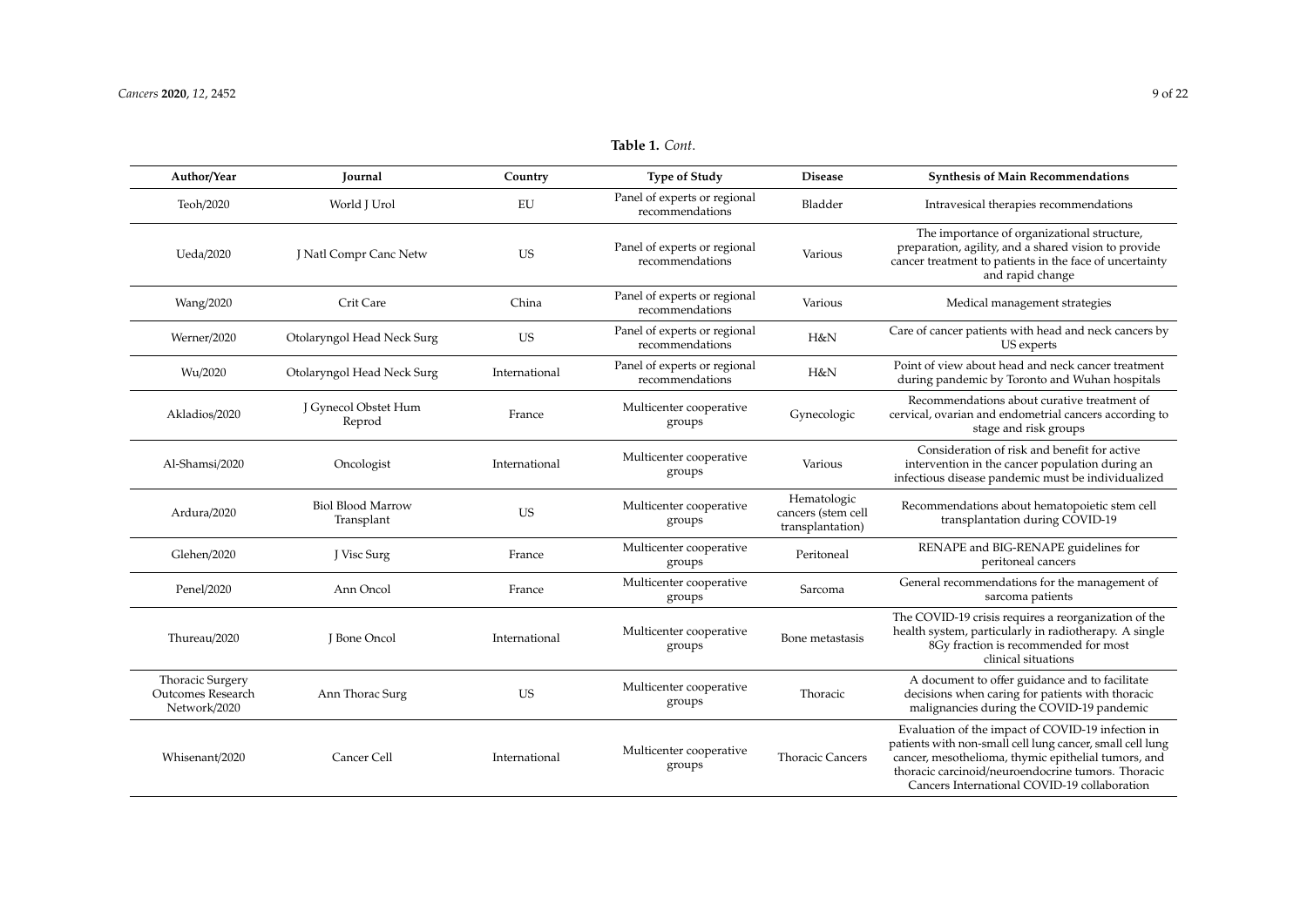Bitar/2020 Future Oncol Lebanon

| Author/Year         | Journal                    | Country       | <b>Type of Study</b>                                             | <b>Disease</b>              | <b>Synthesis of Main Recommendations</b>                                                                                                                                                 |
|---------------------|----------------------------|---------------|------------------------------------------------------------------|-----------------------------|------------------------------------------------------------------------------------------------------------------------------------------------------------------------------------------|
| Dingemans/2020      | J Thorac Oncol             | International | Multicenter cooperative<br>groups                                | Lung                        | Multidisciplinary recommendations for the treatment<br>of lung cancer during COVID-19 pandemic                                                                                           |
| Di Fiore/2020       | Dig Liver Dis              | France        | Multicenter cooperative<br>groups                                | Gastrointestinal<br>tumors  | Alternatives in the management of digestive cancers<br>during COVID-19 pandemic. Clinical point of view of<br>the French Intergroup                                                      |
| Hungria/2020        | Hematol Transfus Cell Ther | <b>Brazil</b> | Multicenter cooperative<br>groups                                | MM                          | Recommendations for the treatment of MM during<br>COVID-19 pandemic. Recommendations from the<br>ABHH Monoclonal Gammopathies Committee                                                  |
| Geskin/2020         | J Am Acad Dermatol         | <b>USA</b>    | Multicenter cooperative<br>group                                 | Skin                        | Recommendations for the treatment of skin cancer<br>patients during COVID-19 pandemic                                                                                                    |
| Spolverato/2020     | Surgery                    | Italy         | Multicenter cooperative<br>group                                 | Surgical cancer<br>patients | Management of surgical patients with cancer                                                                                                                                              |
| De Azambuja/2020    | ESMO Open                  | EU            | Multicenter cooperative<br>group                                 | <b>Breast</b>               | Recommendations for the treatment of breast cancer<br>patients during COVID-19 pandemic                                                                                                  |
| Catanese/2020       | <b>ESMO</b> Open           | EU            | Multicenter cooperative<br>group                                 | Pancreas                    | Recommendations for the treatment of pancreatic<br>cancer patients during COVID-19 pandemic                                                                                              |
| Jozaghi/2020        | <b>Head Neck</b>           | <b>USA</b>    | Multicenter cooperative<br>group                                 | Endocrine                   | Recommendations for the treatment of endocrine<br>surgical cancer patients during COVID-19 pandemic                                                                                      |
| Jereczek-Fossa/2020 | Clin Oncol                 | Italy         | Multicenter cooperative<br>group                                 | Various                     | Online questionnaires on how Lombardy radiotherapy<br>departments have coped with COVID-19 pandemic                                                                                      |
| Van De Haar/2020    | Nat Med                    | EU            | Multicenter cooperative<br>group                                 | Various                     | A report on how seven comprehensive cancer centers<br>in EU have organized their healthcare systems during<br>COVID-19 pandemic                                                          |
| Al-Rashdan/2020     | Adv Radiat Oncol           | Canada        | Multicenter cooperative<br>group                                 | <b>Breast</b>               | Use of hypo-fractionation and accelerated partial<br>breast irradiation for breast cancer during<br>COVID-19 pandemic                                                                    |
| Bartlett/2020       | Ann Surg Oncol             | <b>US</b>     | Official guidelines or<br>health authorities'<br>recommendations | Various                     | Considerations in management of cancer surgery cases<br>during the COVID-19 pandemic                                                                                                     |
|                     |                            |               | Official guidelines or                                           |                             | Recommendations for daily practice for the care of<br>cancer patients relate to prevention of contamination,<br>الممالون بمستستمر ومسترق والمورود ومقسمه فلتحسر فيما والمسافر فالسماسيين |

health authorities' recommendations

Various

prioritization of patients, avoiding overcrowded clinics, ensuring the separation of oncology departments from other units, and management of palliative care patients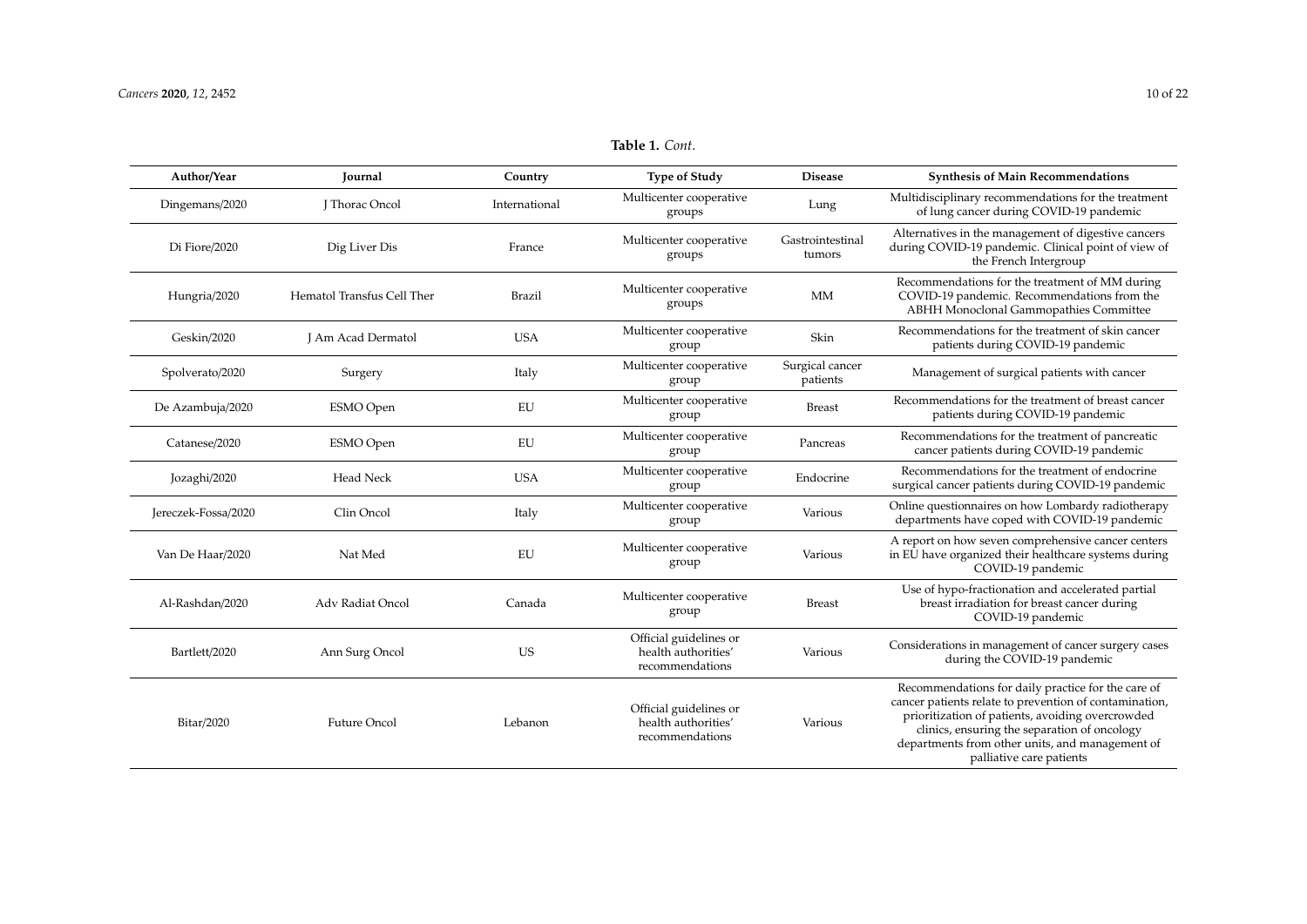| Author/Year              | <b>Journal</b>               | Country       | <b>Type of Study</b>                                             | <b>Disease</b> | <b>Synthesis of Main Recommendations</b>                                                                                                                                                                                                                                                                   |
|--------------------------|------------------------------|---------------|------------------------------------------------------------------|----------------|------------------------------------------------------------------------------------------------------------------------------------------------------------------------------------------------------------------------------------------------------------------------------------------------------------|
| Coles/2020               | Clin Oncol                   | International | Official guidelines or<br>health authorities'<br>recommendations | <b>Breast</b>  | Recommendations where RT is minimized and<br>targeted to those with the highest risk of relevant<br>breast recurrence, to protect our patients and health<br>care professionals from potential exposure to<br>COVID-19 as well as reducing the workload for health<br>care providers and/or infrastructure |
| Kimmig/2020              | J Gynecol Oncol              | International | Official guidelines or<br>health authorities'<br>recommendations | Gynecologic    | Robot assisted surgery (RAS) may help to reduce<br>hospital stay for patients that urgently need<br>complex-oncological-surgery, thus making room for<br>COVID-19 patients                                                                                                                                 |
| Ribal/2020               | Eur Urol                     | EU            | Official guidelines or<br>health authorities'<br>recommendations | Urologic       | Position of EAU and reporting of guidelines<br>recommendations during pandemic                                                                                                                                                                                                                             |
| Thomson/2020             | Int J Radiat Oncol Biol Phys | International | Official guidelines or<br>health authorities'<br>recommendations | H&N            | This statement attempts to address the immediate<br>impacts of the COVID-19 pandemic on HNC clinical<br>practice. Practice recommendations for risk-adapted<br>head and neck cancer radiotherapy                                                                                                           |
| Troost/2020              | Radiother Oncol              | $US + EU$     | Official guidelines or<br>health authorities'<br>recommendations | Lung           | ASTRO and ESTRO recommendations                                                                                                                                                                                                                                                                            |
| Von Lillenfeld-Toal/2020 | Leukemia                     | EU            | Official guidelines or<br>health authorities'<br>recommendations | Various        | EHA Infectious Disease Scientific Working Group<br>recommendations of cancer treatment                                                                                                                                                                                                                     |
| Yahalom/2020             | <b>Blood</b>                 | International | Official guidelines or<br>health authorities'<br>recommendations | Hematologic    | Recommendations for alternative radiation treatment<br>schemes: maintaining clinical efficacy and safety by<br>increasing the dose per fraction while reducing the<br>number of daily treatments                                                                                                           |
| You/2020                 | Lancet Oncol                 | France        | Official guidelines or<br>health authorities'<br>recommendations | Various        | In a situation where available care facilities are scarce,<br>prioritization should involve the patients managed<br>with curative-intent therapeutic strategies, and those<br>with a life expectancy of 5 years or more,<br>acknowledging that final decisions lie with the<br>referring clinicians        |
| Zaorsky/2020             | Adv Radiat Oncol             | US and UK     | Official guidelines or<br>health authorities'<br>recommendations | Prostate       | A RADS framework (Remote visits, and Avoidance,<br>Deferment, and Shortening of radiotherapy) was<br>created and applied to determine the appropriate<br>management for men with prostate cancer during the<br>global COVID-19 pandemic                                                                    |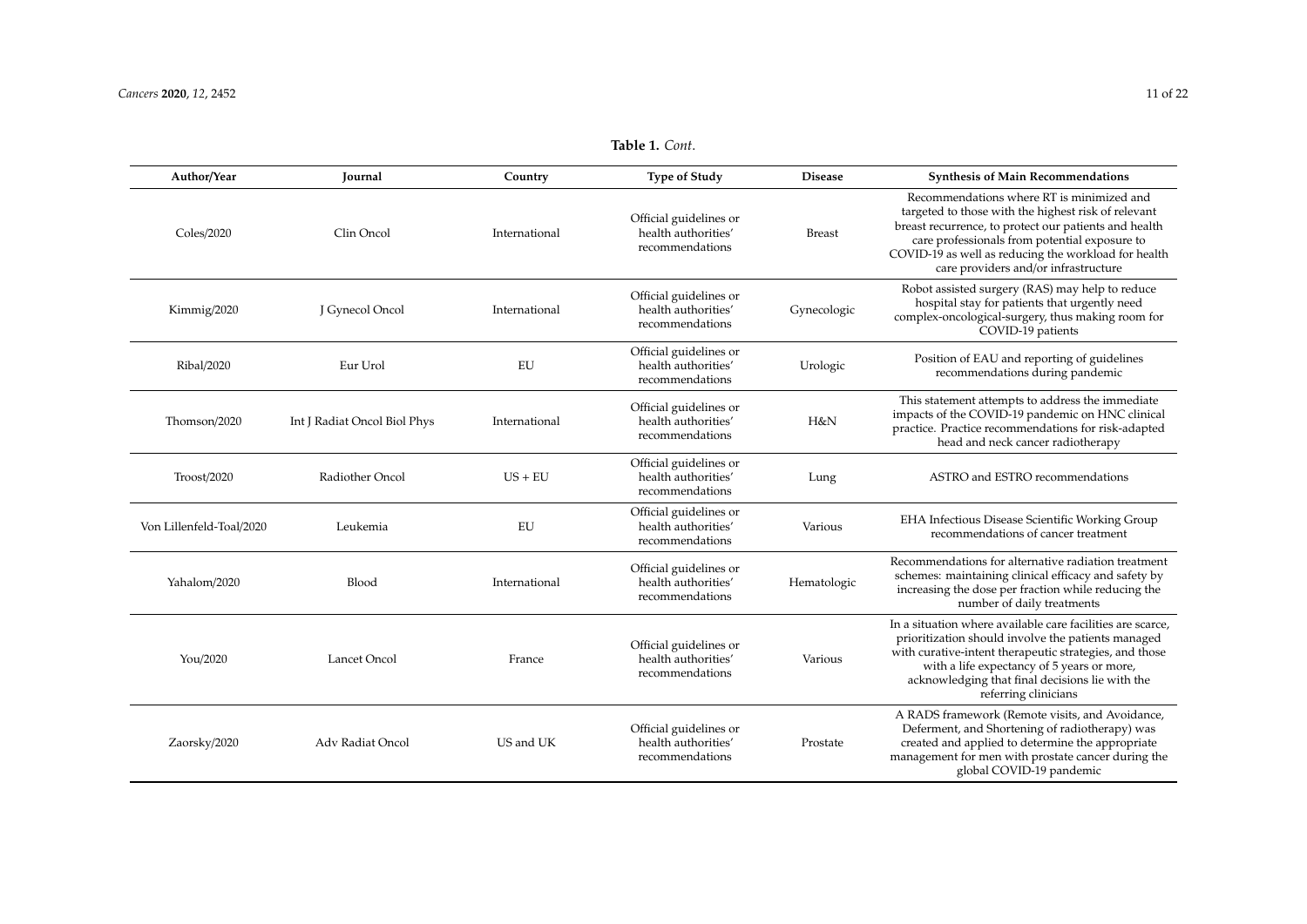<span id="page-11-0"></span>Vecchione/2020 ESMO Open EU

| Author/Year    | Journal                    | Country              | <b>Type of Study</b>                                             | <b>Disease</b>                                          | <b>Synthesis of Main Recommendations</b>                                                                                                                                                                                                                                                |
|----------------|----------------------------|----------------------|------------------------------------------------------------------|---------------------------------------------------------|-----------------------------------------------------------------------------------------------------------------------------------------------------------------------------------------------------------------------------------------------------------------------------------------|
| Chan/2020      | <b>Support Care Cancer</b> | USA/Canada/Australia | Official guidelines or<br>health authorities'<br>recommendations | Various                                                 | Three priority areas of survivorship care identified:<br>triage of immediate needs of cancer survivors,<br>tele-survivorship care, alternative models of care. A<br>qualitative survey of Multinational Association of<br>Supportive Care in Cancer (MASCC) Survivorship<br>Study Group |
| Bergsland/2020 | Pancreas                   | <b>USA</b>           | Official guidelines or<br>health authorities'<br>recommendations | Neuroendocrine<br>tumors<br>(NETs)/carcinomas<br>(NECs) | Recommendations for the treatment of NETs/NECs<br>during COVID-19 pandemic: Official guidelines of the<br>North American Neuroendocrine Tumor Society                                                                                                                                   |
| Terpos/2020    | Leukemia                   | EU                   | Official guidelines or<br>health authorities'<br>recommendations | Multiple Myeloma<br>(MM)                                | Recommendations for the treatment of MM during<br>COVID-19 pandemic: European Myeloma Network<br>(EMN) Consensus Paper                                                                                                                                                                  |
| Nguyen/2020    | Cancers                    | International        | Official guidelines or<br>health authorities'<br>recommendations | Various                                                 | Practice proposal for the management of older cancer<br>patients during COVID-19 pandemic. Proposal of the<br>International Geriatric Radiotherapy Group                                                                                                                                |
| Desideri/2020  | <b>I</b> Geriatr Oncol     | International        | Official guidelines or<br>health authorities'<br>recommendations | Various                                                 | Recommendations for the treatment of older cancer<br>patients during COVID-19 pandemic. Global<br>perspective of the Young International Society of<br>Geriatric Oncology (SIOG)                                                                                                        |

Official guidelines or health authorities' recommendations

**Table 1.** *Cont*.

Colorectal ESMO recommendations: redefinition of diagnostic and therapeutic algorithms in colorectal cancer

H&N, head and neck; US, United States.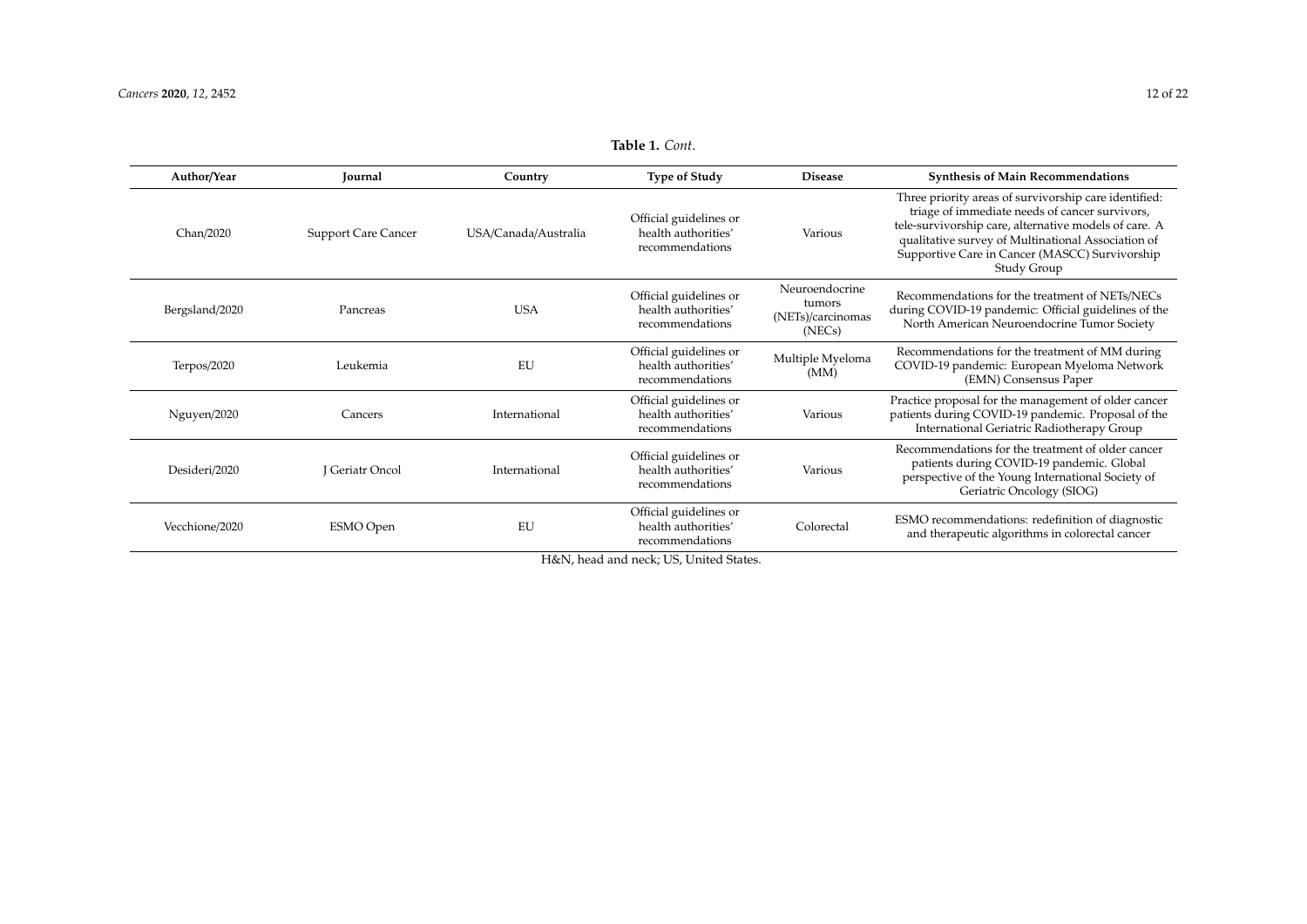Among the areas of China hardest hit by COVID-19 was Heilongjiang province. A series of protocols were established when the first confirmed case emerged, and authors summarized their experience in medical management strategies including protection of medical staff, reallocation of medical resources, plans for hierarchical treatment, and utilization of a network platform [\[19\]](#page-16-16).

In an attempt to help cancer centers in low-resource settings, authors from Colombia created some adjusted recommendations such as (1) assuring social containment; (2) moving tumor boards and scientific meetings to virtual modalities; (3) changing of immunotherapy to 4 or 6 week schedules for selected patients, switching to oral therapies for advanced cases with intravenous treatments, and temporarily discontinuing noncritical therapies, such as bisphosphonates or denosumab; (4) using strict selection criteria for in-hospital chemotherapy. According to these authors, only potentially curative chemotherapy with severe toxicity profile should be delivered to inpatients for acute leukemias, high-grade lymphomas or soft tissue sarcomas [\[20\]](#page-16-17).

Simple and straightforward guidance on decisions about immediate cancer treatment involving different treatment modalities (i.e., surgery, chemotherapy, and radiotherapy) during the COVID-19 crisis was also generated by Kutikov and colleagues from the Fox Chase Cancer Center [\[21\]](#page-17-0). Based on the risk for significant morbidity from COVID-19 (comorbidities need to be considered) and on the risk of cancer progression in case of treatment delay, patients were prioritized in disease groups to streamline clinical decisions and avoid deferral of treatment in specific high-risk groups.

Another panel of experts from the US reviewed strategies for mitigating the transmission of COVID-19 in an effort to reduce morbidity and mortality of cancer patients and healthcare workers [\[22\]](#page-17-1).

Outside China, Italy had one of the largest COVID-19 outbreaks. Lambertini and colleagues offered practical and interesting suggestions on how to implement cancer care during the COVID-19 outbreak [\[23\]](#page-17-2). Their approach was summarized by the acronym YOP, which outlines priorities to protect: (1) Yourself (physicians) and their families, both at work and in their personal life, by following all official instructions, respecting lifestyle restrictions, and focusing on proper use and adequate stocks of personal protective equipment (PPE); (2) Oncological care of patients, by deferring what can be delayed but trying, as much as possible, to minimize the impact of the pandemic on the usual standard of care; (3) Patients themselves from being infected, by making any possible effort to minimize the risks and giving continuous direction and appropriate official information.

A number of experts tried to provide specific recommendations based on tumor subgroups. For example, leaders from the Magee Breast Cancer Program (from Surgery, Medical Oncology, Radiation Oncology, Plastic Surgery, Pathology, and Genetics) came to a consensus and prepared a statement that may guide breast care professionals in diagnosis, treatment, and follow-up during the COVID-19 pandemic [\[24\]](#page-17-3). Similarly, a panel of breast surgeons from Turkey highlighted the national and international approach to the crisis, and wrote a document to be used in routine clinical practice which may provide beneficial recommendations for breast surgery in the state of emergency [\[25\]](#page-17-4). Breast Journal panelists proposed how to triage, prioritize, and organize breast cancer cases during a COVID-19 outbreak [\[26\]](#page-17-5). Marijnen et al. provided recommendations for rectal cancer treatment using ESMO guidelines as a platform [\[27\]](#page-17-6). They encourage modulating treatments (from TME surgery alone to short course radiotherapy (RT) + neoadjuvant chemotherapy (CT) or CTRT for more advanced cases) and depict scenarios of various risk groups.

A further panel of experts provided suggestions and recommendations for the management of urological conditions during COVID-19 crisis in Brazil and other low- and middle-income countries. Specifically, the panel reached a consensus to prepare a practical guide for urologists based on the recommendations from the main Urologic Associations, as well from as data from the literature supporting the suggested management [\[28\]](#page-17-7). Additional recommendations on how to reorganize routine urological practice and prioritize systemic therapies for genitourinary malignancies came from Italy and USA, respectively [\[29](#page-17-8)[,30\]](#page-17-9). Interestingly, the Editorial Team of the International Journal of Gynecological Cancer took the initiative to use established guidelines to prepare a practical tool in order to be able to propose strategies to optimize care of gynecological oncology patients [\[30\]](#page-17-9).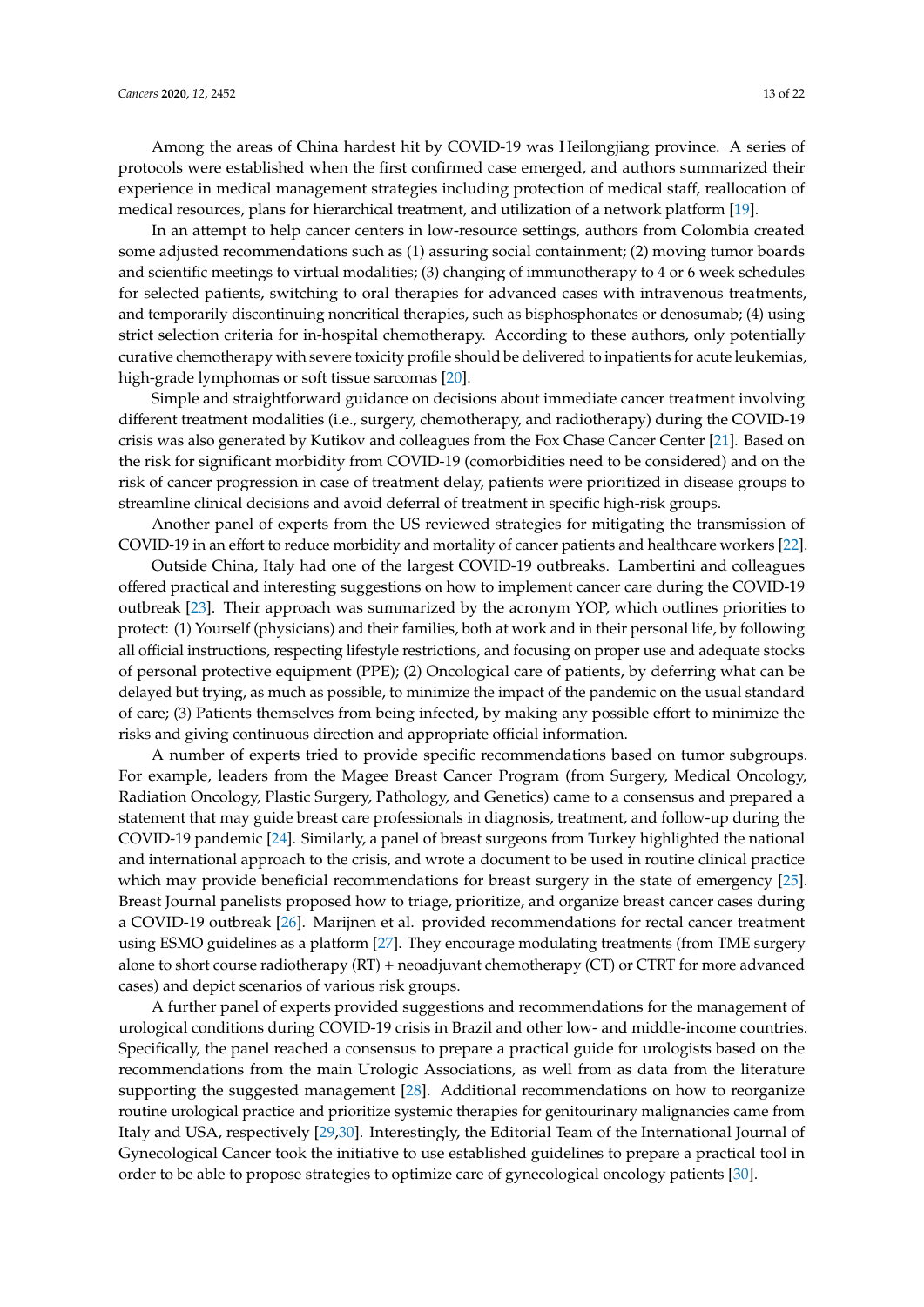Recommendations on dermatologic surgery during the COVID-19 pandemic were also published by experts from the UK who clearly stated that elective surgery such as the excision of benign lesions and cosmetic procedures should be postponed [\[31\]](#page-17-10). Conversely, patients with locally aggressive tumors (e.g., melanoma, dermatofibroma sarcoma protuberans, Merkel cell carcinoma, microcystic adnexal carcinoma) should proceed as soon as possible [\[31\]](#page-17-10).

Finally, Italian radiation therapists provided recommendations on how to safely run a radiation oncology department and listed practical recommendations for radiation therapy during the COVID-19 outbreak, based on specific cancer care contexts [\[32](#page-17-11)[,33\]](#page-17-12). Furthermore, a RADS framework (Remote visits, Avoidance, Deferment, and Shortening of radiotherapy) was created by an international panel of experts and applied to determine the appropriate management for prostate cancer during the global COVID-19 pandemic. Consensus was reached that all aspects of patient visits, treatment, and overall resource utilization can be reduced for all identified stages of prostate cancer treated with radiotherapy [\[34\]](#page-17-13).

#### *2.3. Recommendations of Multicenter Cooperative Groups*

Al-Shamsi et al., on behalf of the International Collaborative Group, outlined various aspects of cancer care for patients being treated during the pandemic in a paper published in The Oncologist [\[35\]](#page-17-14). They discussed economic issues, allocation of resources, treatment of outpatients and hospitalized cancer patients, risk of infecting patients, and surgical considerations. In this exhaustive review, the authors addressed some of the current challenges associated with the managing of cancer patients during the COVID-19 pandemic and provided topical recommendations. In particular, lung cancer, hematopoietic stem cell transplantation, psychological aspects, and clinical research were discussed. Thureau et al., on behalf of the GEMO group (a European study group for bone metastases), discussed the topic of palliative RT for symptomatic bone metastases [\[36\]](#page-17-15). They indicated a single 8 Gy fraction as the recommended schedule for the palliation of bone pain. For spinal cord compression, surgical treatment should be prioritized whenever possible for all patients with a life expectancy of more than a few months. In cases where surgery is not indicated, exclusive RT may be indicated with a similar fractionation used for treating bone pain. Penel et al., on behalf of the French Sarcoma Group, briefly identified the major topics of sarcoma treatment [\[37\]](#page-17-16). In suspected COVID-19 cases, primary treatment should be postponed for at least 15 days after the symptoms start. Otherwise, all other treatment settings in COVID-19 negative patients should reflect the current practice.

The Consensus Statement from Thoracic Surgery Outcomes Research Network determined the ideal priorities for thoracic surgery in cancer patients [\[38\]](#page-17-17). They outlined situations that need immediate surgery (for staging, for symptomatic or node positive cancers, or after neoadjuvant therapy), delayed surgery (up to 3 months, for isolated lung nodules, thymomas or indolent histologies, for example), or alternative treatment modalities (as stereotactic body RT). When almost all hospital centers are dedicated to COVID-19, all cases except for those with perforated cancer of esophagus, septic patients, or patients with surgical complications may be reasonably delayed until after the pandemic has resolved.

Finally, the gynecological FRANCOGYN group discussed the topic of gynecological cancers during the pandemic [\[39\]](#page-18-0). They prefer neoadjuvant chemotherapy in stage III ovarian cancer with cytoreduction (without HIPEC) performed after six cycles. Cervical cancer can be managed with definitive CTRT to avoid surgical burden and low-risk endometrial cancers can be resected even after a 1–2 month waiting period.

#### *2.4. O*ffi*cial Guidelines or Recommendations of Health Authorities*

Several papers providing regional or international guidelines were published in these weeks [\[40](#page-18-1)[–50\]](#page-18-2). Three were national guidelines ( $n = 2$  French and  $n = 1$  Lebanese) and eight came from international societies. Four were RT guidelines (for lymphomas, head and neck, lung, and breast cancers), four were specific surgical guidelines ( $n = 1$  gynecological,  $n = 1$  urological,  $n = 2$  head and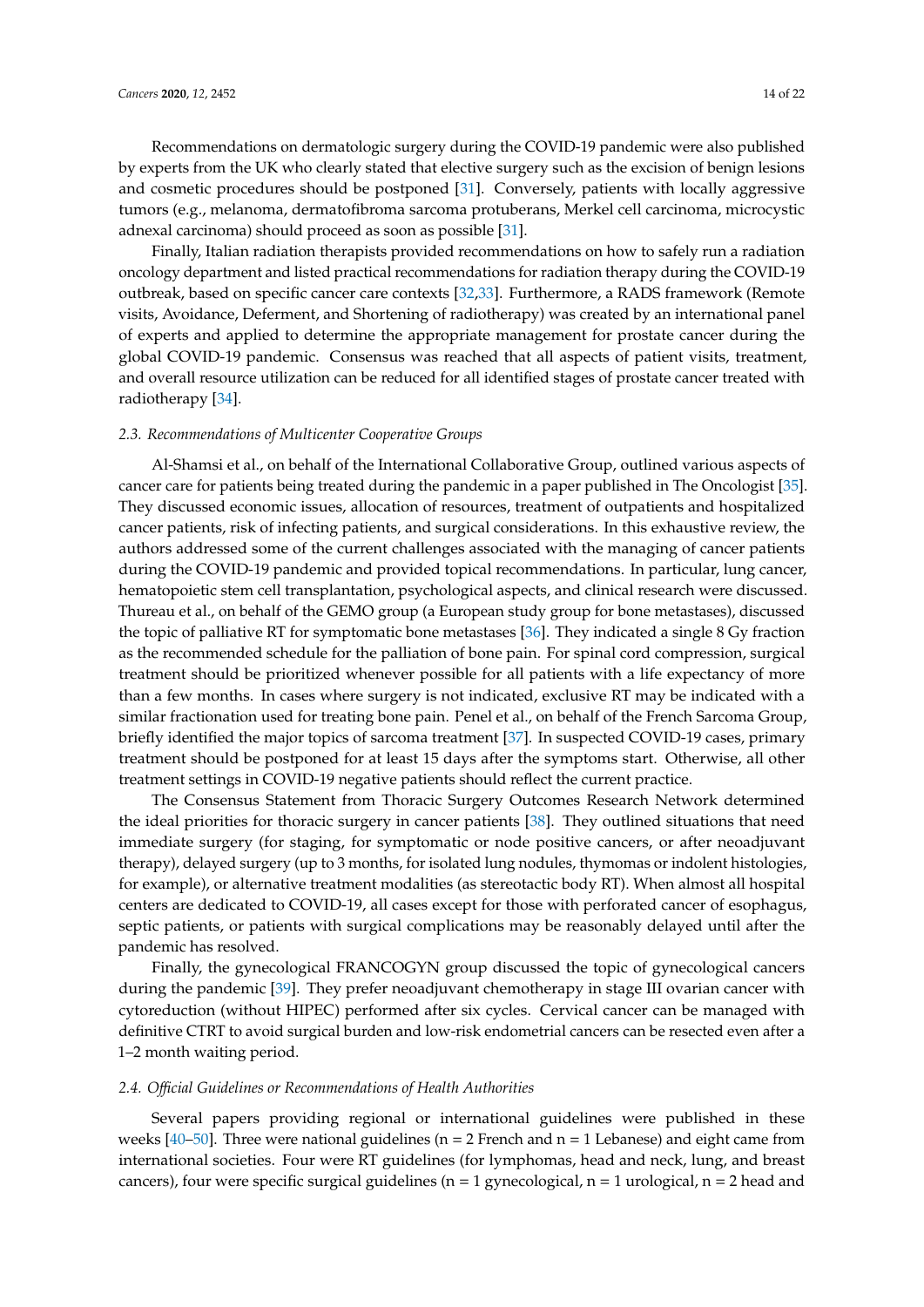neck malignancies), one discussed infection prevention, and one was the guidelines of the Society of Surgical Oncology (SSO). Finally, a European hematologist discussed prevention and treatment of cancer patients at risk of with COVID-19 infection.

The ILROG consensus was published by the International Society for Radiotherapy treatment in Lymphomas. They advised three possible strategies for RT delivery during the pandemic: omitting, delaying, and shortening the RT course. In particular, they consider omitting RT in the case of a palliative setting, localized low-grade lymphomas if completely excised, localized nodular lymphocyte-predominant Hodgkin lymphoma if wholly excised, and for consolidation RT for diffuse large B cell lymphomas/aggressive non Hodgkin lymphomas in patients who have completed the full CT course and achieved a complete remission.

Bartlett et al., on behalf of the SSO, briefly outlined the surgical indications for significant cancer types according to stage. Except for lung and gynecological cancers that were not part of these guidelines, they described surgical indications of the main cancer subtypes (breast, thyroid, abdominal, melanoma, and sarcoma). They endorse neoadjuvant therapies in many cases (breast, gastroesophageal, pancreatic, peritoneal, and high-grade sarcomas) with the deferral of resection procedures in many low-risk settings. Coles et al. reported on international guidelines for breast cancer RT. They reported five statements/recommendations regarding low-risk breast cancer, fractionation, elderly with ER+ breast cancer, boost necessity, and nodal RT.

A group of French authors published local recommendations for the protection of cancer patients from COVID-19 infection. They suggest minimizing hospital visits, using telemedicine and phone calls to replace safety visits, replacing intravenous drugs with oral drugs, and adjusting the dosage of CT and RT to reduce the frequency of hospital admissions. They list three treatment settings with reduced priority: (1) the curative setting, (2) the palliative (first line) setting for younger and fit patients or patients with at least 5 years of life expectancy, and (3) the palliative therapy setting in other cases.

ASTRO, ESTRO, and select Asia-Pacific countries provided head and neck RT guidelines through a modified rapid Delphi process. They reported agreement in many domains such as priority areas, treatment dose adjustment, RT delay, indications for surgery, and management of outpatients. Finally, Fakhry et al., on behalf of French societies for head and neck cancers, discussed surgical priorities in these patients. Group A refers to life-threatening emergencies (shortness of breath, hemorrhage) where immediate treatment is required, Group B refers to cancers for whom postponing the treatment beyond 1 month could have a negative prognostic impact for the patient and where management should not be delayed, and Group C refers to cancers for which treatment can be postponed for at least 6–8 weeks without any significant prognostic impact.

#### **3. Materials and Methods**

We conducted a literature search using PubMed to identify articles published in English language that reported on cancer patient care recommendations during the COVID-19 pandemic from inception up to 1st June 2020, using the terms "(cancer or tumor) AND (COVID-19)" (Table [1\)](#page-11-0) [\[1](#page-16-0)[–97\]](#page-21-0).

Of the 97 included studies, 10 were personal recommendations of single or multiple independent authors, 16 were practice recommendations of single authoritative cancer centers, 35 were recommendations provided by panels of experts or by multiple regional cooperative centers, 19 were cooperative group position papers, and finally, 17 were official guidelines statements. The flow diagram of the included studies is reported in Figure [1.](#page-15-0)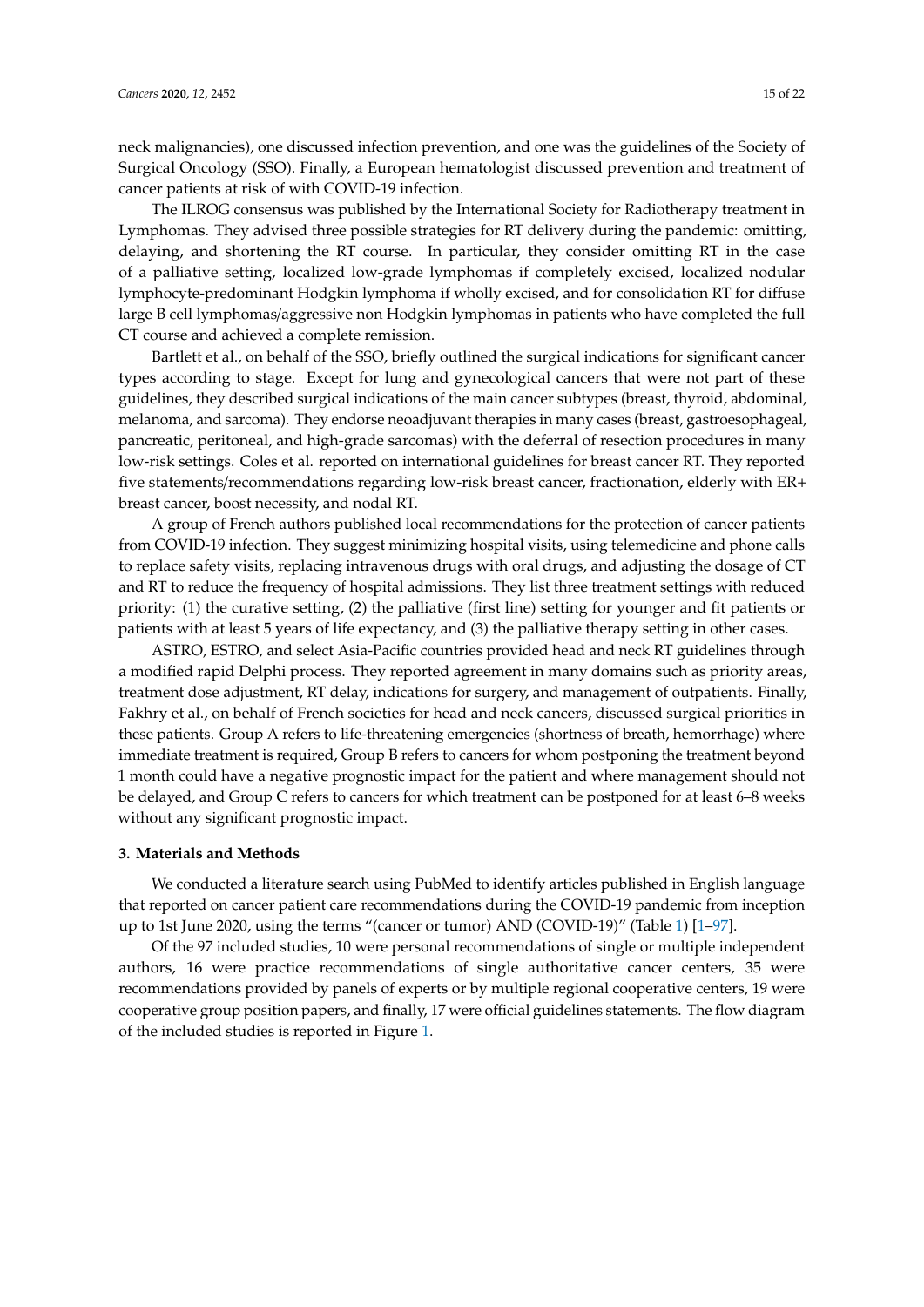<span id="page-15-0"></span>

**Figure 1.** Flow diagram of included studies. **Figure 1.** Flow diagram of included studies.

## **4. Conclusions**

the COVID-19 pandemic era at various levels (personal view, single institution position, panel of experts, cooperative groups, and specific guidelines). Several aspects of treatment were discussed by the authors (surgery, CT, RT, supportive therapies) and these recommendations may judiciously guide care of patients in oncology setting during this worldwide emergency situation. The COVID-19 pandemic is a global emergency, and this has rapidly modified our clinical practice. Delaying of Innecessary treatment, minimizing the burden of toxicity, and identifying care priorities for surgery, radiotherapy, and systemic therapies settings must be viewed as basic priorities in the COVID-19 era and may shape cancer care services in the future. We systematically searched and collected all recommendations produced for cancer care during

Clinicians are aware about the various recommendations that are being provided for care of cancer from a local to an international point of view. International guidelines are probably less suitable for universal (worldwide) use. In fact, there are enormous differences between various countries and continents due to economic resources available, to the different evolution of the pandemic, to the presence or not of local (hub) high volume centers for the treatment of oncological pathologies, etc. In conclusion, we believe that oncologists, surgeons, and radiation oncologists should refer to the indications of their proper, national, scientific societies. The rapid evolution of epidemiology of pandemic, however, makes a continuous update of clinical practice guidelines, a necessity. epidemic, however, makes a continuous update of clinical practice guidelines, and  $\frac{1}{2}$ 

Author Contributions: Conceptualization, F.P. and G.T.; methodology, F.P.; software, F.P.; validation, M.G., F.G. data curation, F.P.; writing—original draft preparation, F.P., G.T., M.G., A.G.; writing—review and editing, A.R.,<br>U.V. A.B. E.B. since limit with M.G. communication N.V. J.B. E.G. D.D. A.Z. smith device the ideal in F.B.  $\mathbb{F}^{G}$ . And  $\mathbb{F}^{G}$  and  $\mathbb{F}^{G}$  and  $\mathbb{F}^{G}$  and  $\mathbb{F}^{G}$  and  $\mathbb{F}^{G}$  and  $\mathbb{F}^{G}$  and  $\mathbb{F}^{G}$  and  $\mathbb{F}^{G}$  and  $\mathbb{F}^{G}$  and  $\mathbb{F}^{G}$  and  $\mathbb{F}^{G}$  and  $\mathbb{F}^{G}$  and  $\mathbb{F}^{G}$  acquisition, A.Z. All authors have read and agreed to the published version of the manuscript. and A.I. (Alice Indini); formal analysis, F.P.; investigation, F.T., A.I. (Alessandro Iaculli), L.D., G.M.; resources, A.Z.; I.V., A.B., E.R.; visualization, M.G.; supervision, N.V., L.B., F.G., D.D., A.Z., project administration, F.P.; funding

**Funding:** This research received no external funding.

**Conflicts of Interest:** The authors declare no conflict of interest.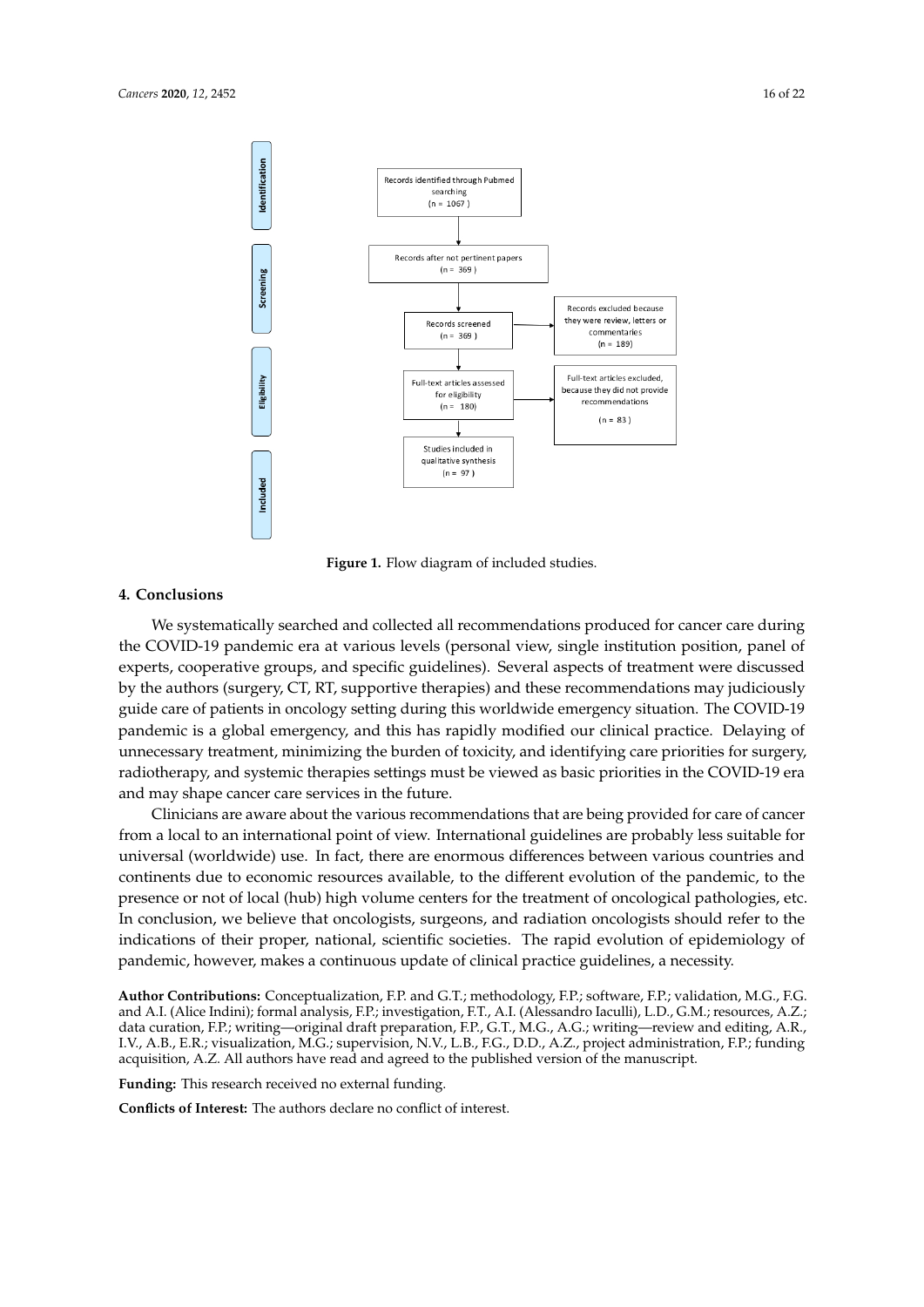# **References**

- <span id="page-16-0"></span>1. Lalani, A.-K.A.; Chi, K.N.; Heng, D.Y.; Kollmannsberger, C.K.; Sridhar, S.S.; Blais, N.; Canil, C.; Czaykowski, P.; Hotte, S.J.; Iqbal, N.; et al. Prioritizing systemic therapies for genitourinary malignancies: Canadian recommendations during the COVID-19 pandemic. *Can. Urol. Assoc. J.* **2020**. [\[CrossRef\]](http://dx.doi.org/10.5489/cuaj.6595) [\[PubMed\]](http://www.ncbi.nlm.nih.gov/pubmed/32267828)
- 2. Salari, A.; Shirkhoda, M. COVID-19 pandemic & head and neck cancer patients management: The role of virtual multidisciplinary team meetings. *Oral Oncol.* **2020**, *105*, 104693. [\[PubMed\]](http://www.ncbi.nlm.nih.gov/pubmed/32291153)
- 3. Scotté, F.; Minvielle, E.; Mir, O.; André, F.; Barlesi, F.; Soria, J.-C. A patient reported outcome platform, a useful tool to improve monitoring and effective management of Covid-19-positive patients with cancer. *Eur. J. Cancer* **2020**, *132*, 1–4. [\[CrossRef\]](http://dx.doi.org/10.1016/j.ejca.2020.03.020) [\[PubMed\]](http://www.ncbi.nlm.nih.gov/pubmed/32294611)
- <span id="page-16-2"></span>4. Schrag, D.; Hershman, D.L.; Basch, E. Oncology practice during the COVID-19 pandemic. *JAMA J. Am. Med. Assoc.* **2020**. [\[CrossRef\]](http://dx.doi.org/10.1001/jama.2020.6236) [\[PubMed\]](http://www.ncbi.nlm.nih.gov/pubmed/32282023)
- <span id="page-16-3"></span>5. Wang, Z.; Wang, J.; He, J. Active and effective measures for the care of patients with cancer during the COVID-19 spread in China. *JAMA Oncol.* **2020**. [\[CrossRef\]](http://dx.doi.org/10.1001/jamaoncol.2020.1198)
- <span id="page-16-4"></span>6. Qadan, M.; Hong, T.S.; Tanabe, K.K.; Ryan, D.P.; Lillemoe, K.D. A multidisciplinary team approach for triage of elective cancer surgery at the massachusetts general hospital during the novel coronavirus COVID-19 outbreak. *Ann. Surg.* **2020**. [\[CrossRef\]](http://dx.doi.org/10.1097/SLA.0000000000003963)
- <span id="page-16-5"></span>7. Di Saverio, S.; Pata, F.; Gallo, G.; Carrano, F.; Scorza, A.; Sileri, P.; Smart, N.; Spinelli, A.; Pellino, G. Coronavirus pandemic and colorectal surgery: Practical advice based on the Italian experience. *Color. Dis.* **2020**. [\[CrossRef\]](http://dx.doi.org/10.1111/codi.15056)
- <span id="page-16-6"></span>8. Cafarotti, S.; Patella, M.; Iosi, L.C.C. Lung cancer surgical management during the outbreak of COVID-19. *J. Thorac. Oncol.* **2020**. [\[CrossRef\]](http://dx.doi.org/10.1016/j.jtho.2020.03.027)
- <span id="page-16-7"></span>9. Kattan, J.; Kattan, C.; Assi, T. Do checkpoint inhibitors compromise the cancer patients' immunity and increase the vulnerability to COVID-19 infection? *Immunotherapy* **2020**, 19–22. [\[CrossRef\]](http://dx.doi.org/10.2217/imt-2020-0077)
- <span id="page-16-8"></span>10. Zhao, Z.; Bai, H.; Duan, J.; Wang, J. Recommendations of individualized medical treatment and common adverse events management for lung cancer patients during the outbreak of COVID-19 epidemic. *Thorac. Cancer* **2020**. [\[CrossRef\]](http://dx.doi.org/10.1111/1759-7714.13424)
- <span id="page-16-9"></span>11. Banna, G.; Curioni-Fontecedro, A.; Friedlaender, A.; Addeo, A. How we treat patients with lung cancer during the SARS-CoV-2 pandemic: Primum non nocere. *ESMO Open* **2020**, *5*, e000765. [\[CrossRef\]](http://dx.doi.org/10.1136/esmoopen-2020-000765)
- <span id="page-16-10"></span>12. Braunstein, L.Z.; Gillespie, E.F.; Hong, L.; Xu, A.; Bakhoum, S.F.; Cuaron, J.; Mueller, B.; McCormick, B.; Cahlon, O.; Powell, S.; et al. Breast radiotherapy under COVID-19 pandemic resource constraints—Approaches to defer or shorten treatment from a comprehensive cancer center in the United States. *Adv. Radiat Oncol.* **2020**. [\[CrossRef\]](http://dx.doi.org/10.1016/j.adro.2020.03.013) [\[PubMed\]](http://www.ncbi.nlm.nih.gov/pubmed/32292842)
- <span id="page-16-11"></span>13. Mandato, V.D.; Aguzzoli, L. Management of ovarian cancer during the COVID-19 pandemic. *Int. J. Gynaecol. Obstet.* **2020**, 2–4. [\[CrossRef\]](http://dx.doi.org/10.1002/ijgo.13167) [\[PubMed\]](http://www.ncbi.nlm.nih.gov/pubmed/32275775)
- <span id="page-16-12"></span>14. Ansarin, M. Surgical management of head and neck tumours during the SARS-CoV (Covid-19) pandemic. *Acta Otorhinolaryngol Ital.* **2020**, 1–3. [\[CrossRef\]](http://dx.doi.org/10.14639/0392-100X-N0783)
- <span id="page-16-13"></span>15. De Felice, F.; Polimeni, A.; Valentini, V. The impact of Coronavirus (COVID-19) on head and neck cancer patients' care. *Radiother. Oncol.* **2020**, *147*, 84–85. [\[CrossRef\]](http://dx.doi.org/10.1016/j.radonc.2020.03.020)
- <span id="page-16-1"></span>16. Jazieh, A.R.; Al Hadab, A.; Al Olayan, A.; Alhejazi, A.; Al Safi, F.; Al Qarni, A.; Farooqui, F.; Al Mutairi, N.; Alenazi, T.H. Managing oncology services during a major coronavirus outbreak: Lessons from the saudi arabia experience. *JCO Glob. Oncol.* **2020**, *6*, 518–524. [\[CrossRef\]](http://dx.doi.org/10.1200/GO.20.00063) [\[PubMed\]](http://www.ncbi.nlm.nih.gov/pubmed/32216653)
- <span id="page-16-14"></span>17. Motlagh, A.; Yamrali, M.; Azghandi, S.; Azadeh, P.; Vaezi, M.; Ashrafi, F.; Zendehdel, K.; Mirzaei, H.; Basi, A.; Rakhsha, A.; et al. COVID19 prevention & care; a cancer specific guideline. *Arch. Iran. Med.* **2020**, *23*, 255–264. [\[CrossRef\]](http://dx.doi.org/10.34172/aim.2020.07)
- <span id="page-16-15"></span>18. Shankar, A.; Saini, D.; Roy, S.; Jarrahi, A.M.; Chakraborty, A.; Bharti, S.J.; Taghizadeh-Hesary, F. Cancer care delivery challenges amidst coronavirus disease -19 (covid-19) outbreak: Specific precautions for cancer patients and cancer care providers to prevent spread. *Asian Pacific. J. Cancer Prev.* **2020**, *21*, 569–573. [\[CrossRef\]](http://dx.doi.org/10.31557/APJCP.2020.21.3.569)
- <span id="page-16-16"></span>19. Wang, H.; Wang, S.; Yu, K. COVID-19 infection epidemic: The medical management strategies in Heilongjiang Province, China. *Crit. Care* **2020**, *24*, 10–13. [\[CrossRef\]](http://dx.doi.org/10.1186/s13054-020-2832-8)
- <span id="page-16-17"></span>20. Pino, L.; Perez, C.; Cardona, A.; Triana, I. Cancer center recommendations to mitigate covid-19 impact in patients with cancer: Low-resource settings version. *JCO Glob. Oncol.* **2020**, *6*, 569–570. [\[CrossRef\]](http://dx.doi.org/10.1200/GO.20.00093)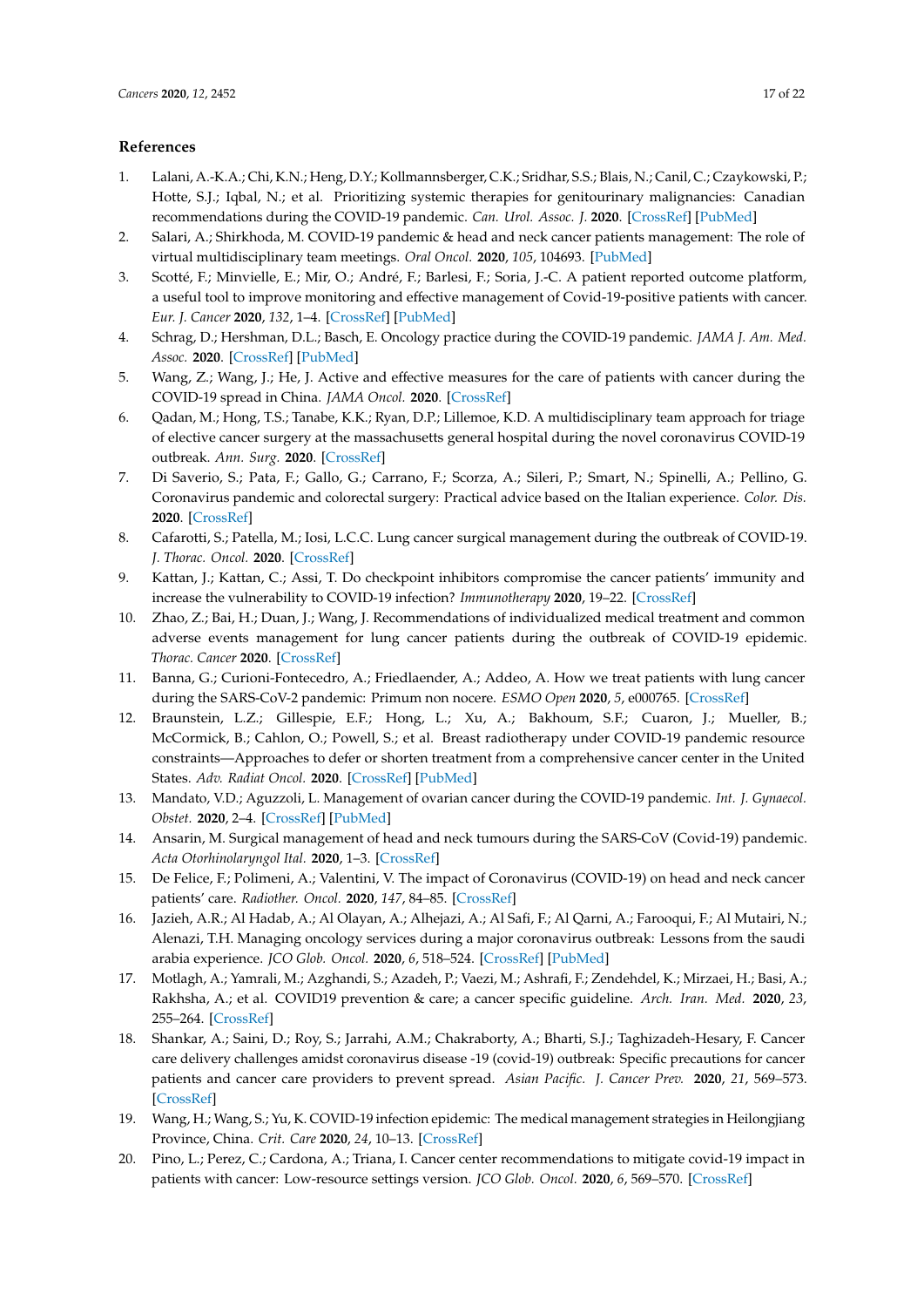- <span id="page-17-0"></span>21. Kutikov, A.; Weinberg, D.S.; Edelman, M.J.; Horwitz, E.M.; Uzzo, R.G.; Fisher, R.I. A war on two fronts: Cancer care in the time of COVID-19. *Ann. Intern. Med.* **2020**, *172*, 1–4. [\[CrossRef\]](http://dx.doi.org/10.7326/M20-1133) [\[PubMed\]](http://www.ncbi.nlm.nih.gov/pubmed/32219410)
- <span id="page-17-1"></span>22. Cinar, P.; Kubal, T.; Freifeld, A.; Mishra, A.; Shulman, L.; Bachman, J.; Fonseca, R.; Uronis, H.; Klemanski, D.; Slusser, K.; et al. Safety at the time of the COVID-19 pandemic: How to keep our oncology patients and healthcare workers safe. *J. Natl. Compr. Canc. Netw.* **2020**, *18*, 1–6. [\[CrossRef\]](http://dx.doi.org/10.6004/jnccn.2020.7572) [\[PubMed\]](http://www.ncbi.nlm.nih.gov/pubmed/32294617)
- <span id="page-17-2"></span>23. Lambertini, M.; Toss, A.; Passaro, A.; Criscitiello, C.; Cremolini, C.; Cardone, C.; Loupakis, F.; Viscardi, G.; Meattini, I.; Dieci, M.V.; et al. Cancer care during the spread of coronavirus disease 2019 (COVID-19) in Italy: Young oncologists' perspective. *ESMO Open* **2020**, *5*, e000759. [\[CrossRef\]](http://dx.doi.org/10.1136/esmoopen-2020-000759) [\[PubMed\]](http://www.ncbi.nlm.nih.gov/pubmed/32229501)
- <span id="page-17-3"></span>24. Soran, A.; Gimbel, M.; Diego, E. Breast cancer diagnosis, treatment and follow-up during COVID-19 pandemic. *Eur. J. Breast Heal.* **2020**, *16*, 86–88. [\[CrossRef\]](http://dx.doi.org/10.5152/ejbh.2020.240320)
- <span id="page-17-4"></span>25. Çakmak, G.K. Sars-CoV-2 (COVID-19) outbreak and breast cancer surgery in Turkey. *Eur. J. Breast Health* **2020**, *16*, 83–85. [\[CrossRef\]](http://dx.doi.org/10.5152/ejbh.2020.300320)
- <span id="page-17-5"></span>26. Curigliano, G.; Cardoso, M.J.; Poortmans, P.; Gentilini, O.; Pravettoni, G.; Mazzocco, K.; Houssami, N.; Pagani, O.; Senkus, E.; Cardoso, F.; et al. Recommendations for triage, prioritization and treatment of breast cancer patients during the COVID-19 pandemic. *Breast* **2020**, *52*, 8–16. [\[CrossRef\]](http://dx.doi.org/10.1016/j.breast.2020.04.006)
- <span id="page-17-6"></span>27. Marijnen, C.; Peters, F.; Rödel, C.; Bujko, K.; Haustermans, K.; Fokas, E.; Glynne-Jones, R.; Valentini, V.; Spindler, K.-L.; Guren, M.; et al. International expert consensus statement regarding radiotherapy treatment options for rectal cancer during the COVID 19 pandemic. *Radiother. Oncol.* **2020**. [\[CrossRef\]](http://dx.doi.org/10.1016/j.radonc.2020.03.039)
- <span id="page-17-7"></span>28. Carneiro, A.; Wroclawski, M.L.; Nahar, B.; Soares, A.; Cardoso, A.P.; Kim, N.J.; Carvalho, F.T. Impact of the COVID-19 pandemic on the urologist's clinical practice in Brazil: A management guideline proposal for lowand middle-income countries during the crisis period. *Int. Braz. J. Urol.* **2020**, *46*, 1–10. [\[CrossRef\]](http://dx.doi.org/10.1590/s1677-5538.ibju.2020.04.03)
- <span id="page-17-8"></span>29. Ficarra, V.; Novara, G.; Abrate, A.; Bartoletti, R.; Crestani, A.; De Nunzio, C.; Giannarini, G.; Gregori, A.; Liguori, G.; Mirone, V.; et al. Urology practice during COVID-19 pandemic. *Minerva. Urol. Nefrol.* **2020**. [\[CrossRef\]](http://dx.doi.org/10.23736/S0393-2249.20.03846-1)
- <span id="page-17-9"></span>30. Ramirez, P.T.; Chiva, L.; Eriksson, A.G.Z.; Frumovitz, M.; Fagotti, A.; Martin, A.G.; Jhingran, A.; Pareja, R. COVID-19 global pandemic: Options for management of gynecologic cancers. *Int. J. Gynecol. Cancer* **2020**. [\[CrossRef\]](http://dx.doi.org/10.1136/ijgc-2020-001419)
- <span id="page-17-10"></span>31. Der Sarkissian, S.A.; Kim, L.; Veness, M.; Yiasemides, E.; Sebaratnam, D.F. Recommendations on dermatologic surgery during the COVID-19 pandemic. *J. Am. Acad Dermatol.* **2020**. [\[CrossRef\]](http://dx.doi.org/10.1016/j.jaad.2020.04.034) [\[PubMed\]](http://www.ncbi.nlm.nih.gov/pubmed/32283242)
- <span id="page-17-11"></span>32. Krengli, M.; Ferrara, E.; Mastroleo, F.; Brambilla, M.; Ricardi, U. Running a radiation oncology department at the time of coronavirus: An Italian experience. *Adv. Radiat. Oncol.* **2020**. [\[CrossRef\]](http://dx.doi.org/10.1016/j.adro.2020.03.003)
- <span id="page-17-12"></span>33. Meattini, I.; Franco, P.; Belgioia, L.; Boldrini, L.; Botticella, A.; De Santis, M.C.; Marvaso, G.; Montesi, G.; Parisi, S.; Triggiani, L.; et al. Radiation therapy during the coronavirus disease 2019 (covid-19) pandemic in Italy: A view of the nation's young oncologists. *ESMO Open* **2020**, *5*, 2019–2021. [\[CrossRef\]](http://dx.doi.org/10.1136/esmoopen-2020-000779) [\[PubMed\]](http://www.ncbi.nlm.nih.gov/pubmed/32295769)
- <span id="page-17-13"></span>34. Zaorsky, N.G.; Yu, J.B.; McBride, S.M.; Dess, R.T.; Jackson, W.C.; Mahal, B.A.; Chen, R.; Choudhury, A.; Henry, A.; Syndikus, I.; et al. Prostate cancer radiotherapy recommendations in response to COVID-19. *Adv. Radiat. Oncol.* **2020**. [\[CrossRef\]](http://dx.doi.org/10.1016/j.adro.2020.03.010)
- <span id="page-17-14"></span>35. Al-Shamsi, H.O.; Alhazzani, W.; Alhuraiji, A.; Coomes, E.A.; Chemaly, R.F.; Almuhanna, M.; Wolff, R.A.; Ibrahim, N.K.; Chua, M.L.; Hotte, S.J.; et al. A practical approach to the management of cancer patients during the novel coronavirus disease 2019 (COVID-19) pandemic: An international collaborative group. *Oncologist* **2020**, *2019*, 1–10. [\[CrossRef\]](http://dx.doi.org/10.1634/theoncologist.2020-0213) [\[PubMed\]](http://www.ncbi.nlm.nih.gov/pubmed/32243668)
- <span id="page-17-15"></span>36. Thureau, S.; Faivre, J.C.; Assaker, R.; Biver, E.; Confavreux, C.B.; Debiais, F.; Duterque-Coquillaud, M.; Giammarile, F.; Heymann, D.; Lecouvet, F.E.; et al. Adapting palliative radiation therapy for bone metastases during the Covid-19 pandemic: GEMO position paper. *J. Bone Oncol.* **2020**. [\[CrossRef\]](http://dx.doi.org/10.1016/j.jbo.2020.100291)
- <span id="page-17-16"></span>37. Penel, N.; Bonvalot, S.; Minard, V.; Orbach, D.; Gouin, F.; Corradini, N.; Brahmi, M.; Marec-Berard, P.; Briand, S.; Gaspar, N.; et al. French Sarcoma Group proposals for management of sarcoma patients during COVID-19 outbreak. *Bull. Cancer* **2020**. [\[CrossRef\]](http://dx.doi.org/10.1016/j.annonc.2020.03.308)
- <span id="page-17-17"></span>38. Thoracic Surgery Outcomes Research Network, Inc. COVID-19 guidance for triage of operations for thoracic malignancies: A consensus statement from thoracic surgery outcomes research network. *Ann. Thorac. Surg* **2020**. [\[CrossRef\]](http://dx.doi.org/10.1016/j.athoracsur.2020.03.005)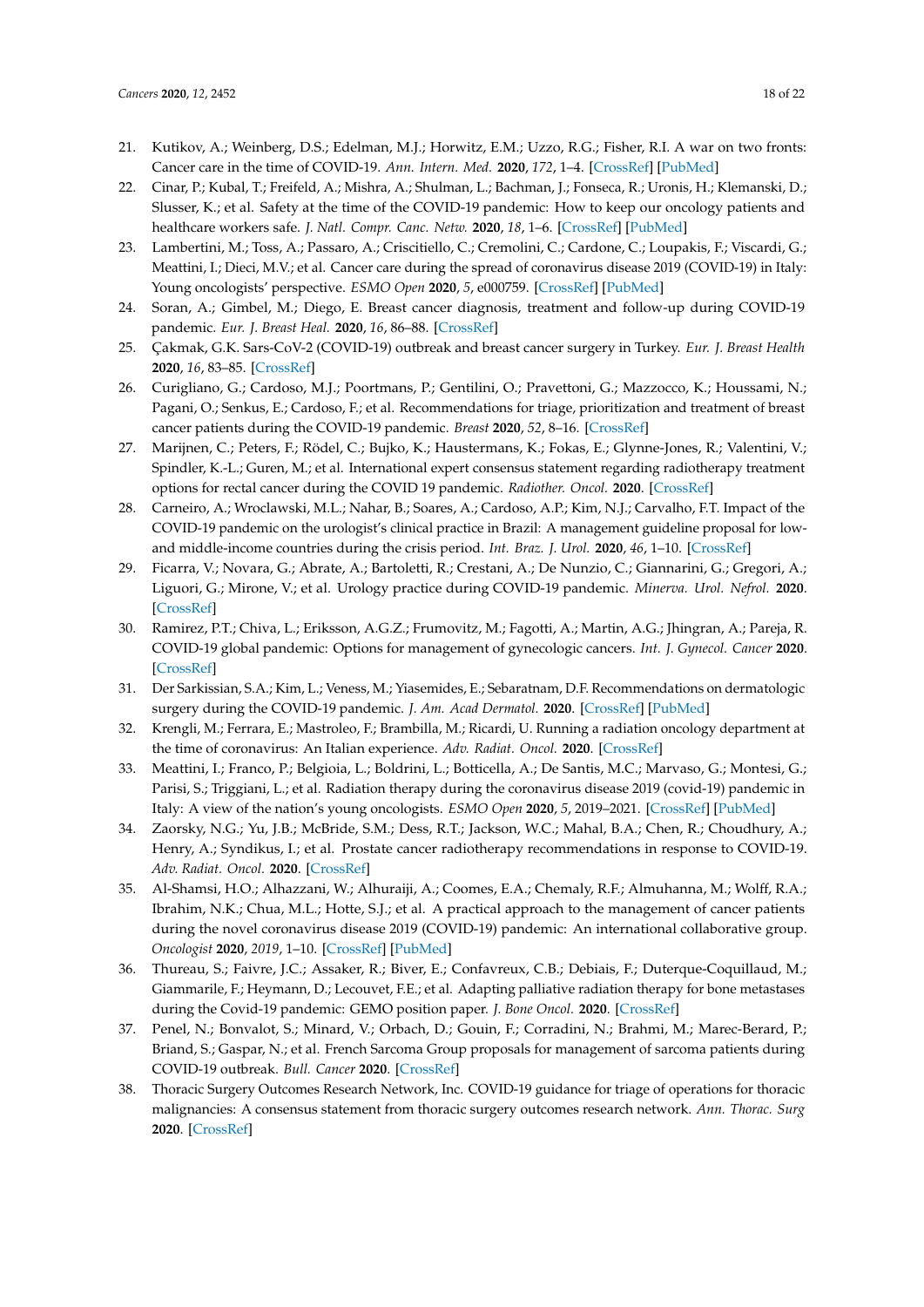- <span id="page-18-0"></span>39. Akladios, C.; Azais, H.; Ballester, M.; Bendifallah, S.; Bolze, P.-A.; Bourdel, N.; Bricou, A.; Canlorbe, G.; Carcopino, X.; Chauvet, P.; et al. Recommendations for the surgical management of gynecological cancers during the COVID-19 pandemic—FRANCOGYN group for the CNGOF. *J. Gynecol. Obstet. Hum. Reprod.* **2020**, 101729. [\[CrossRef\]](http://dx.doi.org/10.1016/j.jogoh.2020.101729)
- <span id="page-18-1"></span>40. Bartlett, D.L.; Oncology, F.T.S.O.S.; Howe, J.R.; Chang, G.; Crago, A.; Hogg, M.; Karakousis, G.; Levine, E.; Maker, A.; Mamounas, E.; et al. Management of cancer surgery cases during the COVID-19 pandemic: Considerations. *Ann. Surg. Oncol.* **2020**, *27*, 1–4. [\[CrossRef\]](http://dx.doi.org/10.1245/s10434-020-08461-2)
- 41. Bitar, N.; Kattan, J.; Kourie, H.R.; Mukherji, D.; el Saghir, N. The Lebanese Society of Medical Oncology (LSMO) statement on the care of patients with cancer during the COVID-19 pandemic. *Future Oncol.* **2020**, *16*, 615–617. [\[CrossRef\]](http://dx.doi.org/10.2217/fon-2020-0252) [\[PubMed\]](http://www.ncbi.nlm.nih.gov/pubmed/32266838)
- 42. Coles, C.; Aristei, C.; Bliss, J.; Boersma, L.; Brunt, A.; Chatterjee, S.; Hanna, G.; Jagsi, R.; Person, O.K.; Kirby, A.; et al. International guidelines on radiation therapy for breast cancer during the COVID-19 Pandemic. *Clin. Oncol.* **2020**, *32*, 279–281. [\[CrossRef\]](http://dx.doi.org/10.1016/j.clon.2020.03.006) [\[PubMed\]](http://www.ncbi.nlm.nih.gov/pubmed/32241520)
- 43. Fakhry, N.; Schultz, P.; Morinière, S.; Breuskin, I.; Bozec, A.; Vergez, S.; De Garbory, L.; Hartl, D.; Temam, S.; Lescanne, E.; et al. French consensus on management of head and neck cancer surgery during COVID-19 pandemic. *Eur. Ann. Otorhinolaryngol. Head Neck Dis.* **2020**, 8–9. [\[CrossRef\]](http://dx.doi.org/10.1016/j.anorl.2020.04.008) [\[PubMed\]](http://www.ncbi.nlm.nih.gov/pubmed/32303485)
- 44. Kimmig, R.; Verheijen, R.H.M.; Rudnicki, M. Robot assisted surgery during the COVID-19 pandemic, especially for gynecological cancer: A statement of the Society of European Robotic Gynaecological Surgery (SERGS). *J. Gynecol. Oncol.* **2020**, *31*, 1–7. [\[CrossRef\]](http://dx.doi.org/10.3802/jgo.2020.31.e59)
- 45. Thomson, D.J.; Palma, D.; Guckenberger, M.; Balermpas, P.; Beitler, J.J.; Blanchard, P.; Brizel, D.; Budach, W.; Caudell, J.; Corry, J.; et al. Practice recommendations for risk-adapted head and neck cancer radiation therapy during the COVID-19 pandemic: An ASTRO-ESTRO consensus statement. *Int. J. Radiat. Oncol. Biol. Phys.* **2020**, *107*, 618–627. [\[CrossRef\]](http://dx.doi.org/10.1016/j.ijrobp.2020.04.016)
- 46. Yahalom, J.; Dabaja, B.S.; Ricardi, U.; Ng, A.; Mikhaeel, N.G.; Vogelius, I.R.; Illidge, T.; Qi, S.; Wirth, A.; Specht, L. ILROG Emergency Guidelines for Radiation Therapy of Hematological Malignancies During the COVID-19 Pandemic. *Blood* **2020**. [\[CrossRef\]](http://dx.doi.org/10.1182/blood.2020006028)
- 47. You, B.; Ravaud, A.; Canivet, A.; Ganem, G.; Giraud, P.; Guimbaud, R.; Kaluzinski, L.; Krakowski, I.; Mayeur, D.; Grellety, T.; et al. The official French guidelines to protect patients with cancer against SARS-CoV-2 infection. *Lancet Oncol.* **2020**, *2045*, 20–21. [\[CrossRef\]](http://dx.doi.org/10.1016/S1470-2045(20)30204-7)
- 48. Mohile, N.; Blakeley, O.J.; Gatson, N.T.N.; Hottinger, A.F.; Lassman, A.B.; Ney, E.D.; Olar, A.; Schiff, D.; Shih, A.H.; Strowd, R.; et al. Urgent considerations for the neuro-oncologic treatment of patients with gliomas during the COVID-19 pandemic. *Neuro Oncol.* **2020**. [\[CrossRef\]](http://dx.doi.org/10.1093/neuonc/noaa090)
- 49. Ribal, M.J.; Cornford, P.; Briganti, A.; Knoll, T.; Gravas, S.; Babjuk, M.; Harding, C.; Breda, A.; Bex, A.; Rassweiler, J.J.; et al. EAU section offices and the EAU guidelines panels. European association of urology guidelines office rapid reaction group: An organisation-wide collaborative effort to adapt the european association of urology guidelines recommendations to the coronavirus disease 2019. *Era. Eur. Urol.* **2020**, *78*, 21–28. [\[CrossRef\]](http://dx.doi.org/10.1016/j.eururo.2020.04.056)
- <span id="page-18-2"></span>50. Von Lilienfeld-Toal, M.; Vehreschild, J.J.; Cornely, O.; Pagano, L.; Compagno, F.; Hirsch, H.H.; Pagliuca, A. EHA Infectious Disease Scientific Working Group. Frequently asked questions regarding SARS-CoV-2 in cancer patients-recommendations for clinicians caring for patients with malignant diseases. *Leukemia* **2020**. [\[CrossRef\]](http://dx.doi.org/10.1038/s41375-020-0832-y)
- 51. Chan, A.; Ashbury, F.; Fitch, M.I.; Koczwara, B.; Chan, R.J.; MASCC Survivorship Study Group. Cancer survivorship care during COVID-19-perspectives and recommendations from the MASCC survivorship study group. *Support Care Cancer* **2020**, *28*, 3485–3488. [\[CrossRef\]](http://dx.doi.org/10.1007/s00520-020-05544-4) [\[PubMed\]](http://www.ncbi.nlm.nih.gov/pubmed/32451702)
- 52. Ueda, M.; Martins, R.; Hendrie, P.C.; McDonnell, T.; Crews, J.R.; Wong, T.L.; McCreery, B.; Jagels, B.; Crane, A.; Byrd, D.R.; et al. Managing cancer care during the COVID-19 pandemic: Agility and collaboration toward a common goal. *J. Natl. Compr. Canc. Netw.* **2020**, *18*, 1–4. [\[CrossRef\]](http://dx.doi.org/10.6004/jnccn.2020.7560) [\[PubMed\]](http://www.ncbi.nlm.nih.gov/pubmed/32197238)
- 53. Kowalski, L.P.; Sanabria, A.; Ridge, J.A.; Ng, W.T.; De Bree, R.; Rinaldo, A.; Takes, R.P.; Mäkitie, A.A.; Carvalho, A.L.; Bradford, C.R.; et al. COVID-19 pandemic: Effects and evidence-based recommendations for otolaryngology and head and neck surgery practice. *Head Neck* **2020**. [\[CrossRef\]](http://dx.doi.org/10.1002/hed.26164) [\[PubMed\]](http://www.ncbi.nlm.nih.gov/pubmed/32270581)
- 54. Ma, C.H.M.S.; Vukkadala, N.; Tsang, R.K.Y.; Sunwoo, J.B.; Holsinger, F.C.; Chan, J.Y.K.; Damrose, E.J.; Kearney, A.; Starmer, H.M. Managing head and neck cancer patients with tracheostomy or laryngectomy during the COVID-19 pandemic. *Head Neck* **2020**, *42*, 1209–1219. [\[CrossRef\]](http://dx.doi.org/10.1002/hed.26171)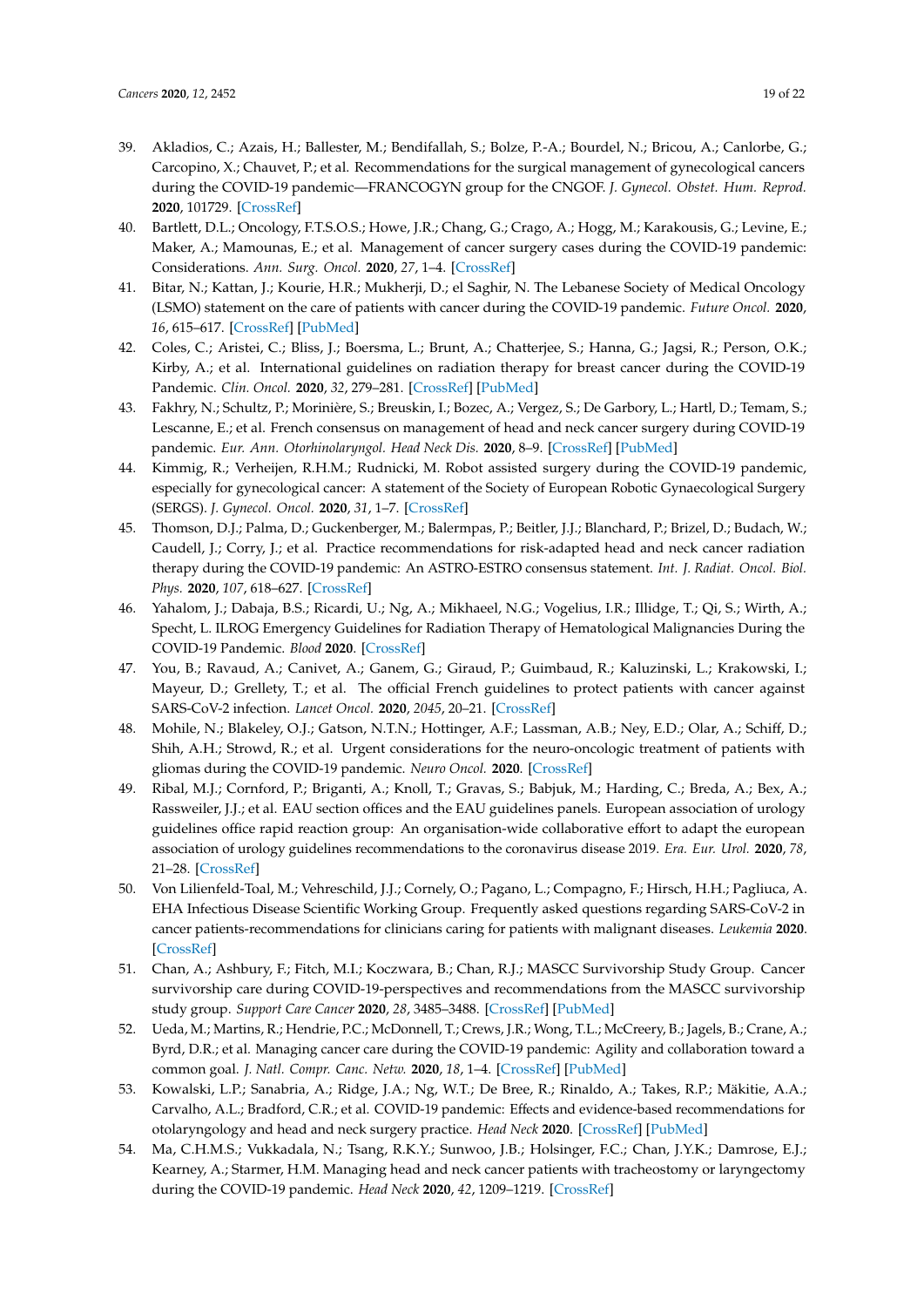- 55. Liu, Z.; Zhang, Y.; Wang, X.; Zhang, D.; Diao, D.; Chandramohan, K.; Booth, C.M. Recommendations for surgery during the novel coronavirus (COVID-19) epidemic. *Indian J. Surg.* **2020**, 1–5. [\[CrossRef\]](http://dx.doi.org/10.1007/s12262-020-02173-3)
- 56. Ardura, M.; Hartley, D.; Dandoy, C.; Lehmann, L.; Jaglowski, S.; Auletta, J.J. Transplant-Associated Learning Network Team (TALNT). Addressing the impact of the Coronavirus Disease 2019 (COVID-19) pandemic on hematopoietic cell transplantation: Learning networks as a means for sharing best practices. *Biol. Blood Marrow Transpl.* **2020**. [\[CrossRef\]](http://dx.doi.org/10.1016/j.bbmt.2020.04.018)
- 57. Davis, A.P.; Boyer, M.; Lee, J.H.; Kao, S. COVID-19: The use of immunotherapy in metastatic lung cancer. *Immunotherapy* **2020**. [\[CrossRef\]](http://dx.doi.org/10.2217/imt-2020-0096)
- 58. Dietz, J.R.; Moran, M.S.; Isakoff, S.J.; Kurtzman, S.H.; Willey, S.C.; Burstein, H.J.; Bleicher, R.J.; Lyons, J.A.; Sarantou, T.; Baron, P.L.; et al. Recommendations for prioritization, treatment, and triage of breast cancer patients during the COVID-19 pandemic. The COVID-19 pandemic breast cancer consortium. *Breast Cancer Res. Treat* **2020**. [\[CrossRef\]](http://dx.doi.org/10.1007/s10549-020-05644-z)
- 59. Finley, C.; Prashad, A.; Camuso, N.; Daly, C.; Aprikian, A.; Ball, C.G.; Bentley, J.; Charest, D.; Fata, P.; Helyer, L.; et al. Guidance for management of cancer surgery during the COVID-19 pandemic. *Can. J. Surg.* **2020**, *63*, S2–S4. [\[CrossRef\]](http://dx.doi.org/10.1503/cjs.005620)
- 60. Gentileschi, S.; Caretto, A.A.; Tagliaferri, L.; Salgarello, M.; Peris, K. Skin cancer plastic surgery during the COVID-19 pandemic. *Eur. J. Surg. Oncol.* **2020**. [\[CrossRef\]](http://dx.doi.org/10.1016/j.ejso.2020.04.048)
- 61. Glehen, O.; Kepenekian, V.; Bouché, O.; Gladieff, L.; Honore, C.; Abba, J.; Abboud, K.; Arvieux, C.; Bakrin, N.; Delhorme, J.-B.; et al. Treatment of primary and metastatic peritoneal tumors in the Covid-19 pandemic. Proposals for prioritization from the RENAPE and BIG-RENAPE groups. *J. Visc. Surg.* **2020**. [\[CrossRef\]](http://dx.doi.org/10.1016/j.jviscsurg.2020.04.013) [\[PubMed\]](http://www.ncbi.nlm.nih.gov/pubmed/32387058)
- 62. Maniakas, A.; Jozaghi, Y.; Zafereo, M.E.; Sturgis, E.M.; Su, S.Y.; Gillenwater, A.M.; Gidley, P.W.; Lewis, C.M.; Diaz, E.; MD Anderson Head and Neck Surgery Treatment Guidelines Consortium; et al. Head and neck surgical oncology in the time of a pandemic: Subsite-specific triage guidelines during the COVID-19 pandemic. *Head Neck* **2020**. [\[CrossRef\]](http://dx.doi.org/10.1002/hed.26206)
- 63. Koffman, B.; Mato, A.R.; Byrd, J.C.; Danilov, A.; Hedrick, B.; Ujjani, C.; Roeker, L.; Stephens, D.M.; Davids, M.S.; Pagel, J.M.; et al. Management of CLL patients early in the COVID-19 pandemic: An international survey of CLL experts. *Am. J. Hematol.* **2020**. [\[CrossRef\]](http://dx.doi.org/10.1002/ajh.25851)
- 64. Lou, E.; Beg, S.; Bergsland, E.; Eng, C.; Khorana, A.; Kopetz, S.; Lubner, S.; Saltz, L.; Shankaran, V.; Zafar, S.Y. Modifying practices in GI oncology in the face of COVID-19: Recommendations from expert oncologists on minimizing patient risk. *JCO Oncol. Pract.* **2020**. [\[CrossRef\]](http://dx.doi.org/10.1200/OP.20.00239)
- 65. Monk, B.J.; Coleman, R.L.; Moore, K.N.; Herzog, T.J.; Secord, A.A.; Matulonis, U.A.; Slomovitz, B.M.; Guntupalli, S.R.; O'Malley, D.M. COVID-19 and ovarian cancer: Exploring alternatives to intravenous (IV) therapies. *Gynecol. Oncol.* **2020**. [\[CrossRef\]](http://dx.doi.org/10.1016/j.ygyno.2020.04.703)
- 66. O'Cathail, S.; Gilbert, D.; Sebag-Montefiore, D.; Muirhead, R. Challenges and consequences of COVID-19 in the management of anorectal cancer: Coming together through social distancing. *Clin. Oncol.* **2020**. [\[CrossRef\]](http://dx.doi.org/10.1016/j.clon.2020.04.009) [\[PubMed\]](http://www.ncbi.nlm.nih.gov/pubmed/32359847)
- 67. Patnaik, M.; Lasho, T.; Padron, E.; McCullough, K.; Al-Kali, A.; Tefferi, A.; Zeidan, A.M.; Gangat, N.; Savona, M.; Steensma, D.P.; et al. Special considerations in the management of patients with myelodysplastic syndrome/myeloproliferative neoplasm overlap syndromes during the SARS-CoV-2 pandemic. *Am. J. Hematol.* **2020**. [\[CrossRef\]](http://dx.doi.org/10.1002/ajh.25853)
- 68. Pothuri, B.; Secord, A.A.; Armstrong, D.K.; Chan, J.; Fader, A.N.; Huh, W.; Kesterson, J.; Liu, J.F.; Moore, K.; Westin, S.N.; et al. Anti-cancer therapy and clinical trial considerations for gynecologic oncology patients during the COVID-19 pandemic crisis. *Gynecol. Oncol.* **2020**. [\[CrossRef\]](http://dx.doi.org/10.1016/j.ygyno.2020.04.694)
- 69. Tagliaferri, L.; Di Stefani, A.; Schinzari, G.; Fionda, B.; Rossi, E.; Del Regno, L.; Gentileschi, S.; Federico, F.; Valentini, V.; Tortora, G. Skin cancer triage and management during COVID-19 pandemic. *J. Eur. Acad. Dermatol. Venereol.* **2020**. [\[CrossRef\]](http://dx.doi.org/10.1111/jdv.16529)
- 70. Tasoulis, M.K.; Roche, N.; MacNeill, F. Rationalizing breast cancer surgery during the COVID-19 pandemic. *Eur. J. Surg. Oncol.* **2020**. [\[CrossRef\]](http://dx.doi.org/10.1016/j.ejso.2020.04.049)
- 71. Teoh, J.Y.C.; Roupret, M.; Shariat, S.F.; Herrmann, T. Intravesical therapy for bladder cancer in the pandemic of Covid-19. *World J. Urol.* **2020**. [\[CrossRef\]](http://dx.doi.org/10.1007/s00345-020-03218-8) [\[PubMed\]](http://www.ncbi.nlm.nih.gov/pubmed/32356225)
- 72. Troost, E.G.; Nestle, U.; Putora, P.M.; Bussink, J. Practice recommendations for lung cancer radiotherapy during the COVID-19 pandemic: An ESTRO-ASTRO consensus statement. *Radiother. Oncol.* **2020**. [\[CrossRef\]](http://dx.doi.org/10.1016/j.radonc.2020.04.030)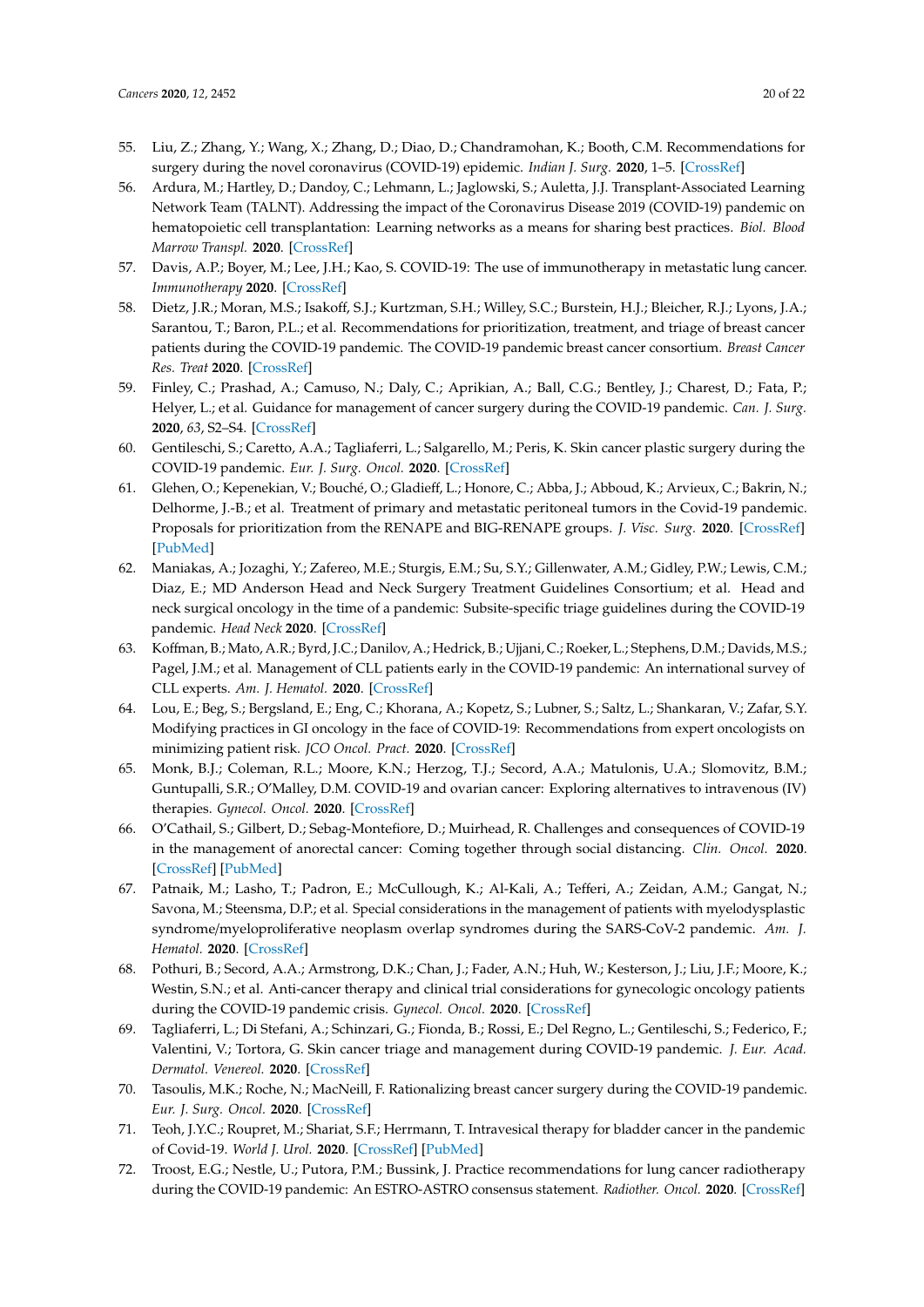- 73. Werner, M.T.; Carey, R.M.; Albergotti, W.G.; Lukens, J.N.; Brody, R.M. Impact of the COVID-19 pandemic on the management of head and neck malignancies. *Otolaryngol. Head Neck Surg.* **2020**. [\[CrossRef\]](http://dx.doi.org/10.1177/0194599820921413) [\[PubMed\]](http://www.ncbi.nlm.nih.gov/pubmed/32312163)
- 74. Wu, V.; Noel, C.W.; Forner, D.; Zhang, Z.; Higgins, K.M.; Enepekides, D.J.; Lee, J.M.; Witterick, I.J.; Kim, J.J.; Waldron, J.N.; et al. Considerations for head and neck oncology practices during the coronavirus disease 2019 (COVID-19) pandemic: Wuhan and Toronto experience. *Head Neck* **2020**. [\[CrossRef\]](http://dx.doi.org/10.1002/hed.26205) [\[PubMed\]](http://www.ncbi.nlm.nih.gov/pubmed/32338807)
- 75. Bergsland, E.K.; Halperin, D.M.; Dillon, J.S.; Dasari, N.A.; Kunz, P.L.; Soares, H.P.; Pryma, D.; Bodei, L.; Hope, T.; Soulen, M.C.; et al. North American neuroendocrine tumor society guide for neuroendocrine tumor patient health care providers during COVID-19. *Pancreas* **2020**, *49*, 723–728. [\[CrossRef\]](http://dx.doi.org/10.1097/MPA.0000000000001561) [\[PubMed\]](http://www.ncbi.nlm.nih.gov/pubmed/32433264)
- 76. Terpos, E.; Engelhardt, M.; Cook, G.; Gay, F.; Mateos, M.V.; Ntanasis-Stathopoulos, I.; van de Donk, N.W.C.J.; Avet-Loiseau, H.; Hajek, R.; Vangsted, A.J.; et al. Management of patients with multiple myeloma in the era of COVID-19 pandemic: A consensus paper from the European Myeloma Network (EMN). *Leukemia* **2020**, *22*, 1–12. [\[CrossRef\]](http://dx.doi.org/10.1038/s41375-020-0876-z) [\[PubMed\]](http://www.ncbi.nlm.nih.gov/pubmed/32444866)
- 77. Thompson, C.K.; Lee, M.K.; Baker, J.L.; Attai, D.J.; DiNome, M.L. Taking a second look at neoadjuvant endocrine therapy for the treatment of early stage estrogen receptor positive breast cancer during the COVID-19 outbreak. *Ann. Surg.* **2020**. [\[CrossRef\]](http://dx.doi.org/10.1097/SLA.0000000000004027)
- 78. Nguyen, N.P.; Vinh-Hung, V.; Baumert, B.G.; Zamagni, A.; Arenas, M.; Motta, M.; Lara, P.C.; Myint, A.S.; Bonet, M.; Popescu, T.; et al. Older cancer patients during the COVID-19 epidemic: Practice proposal of the international geriatric radiotherapy group. *Cancers* **2020**, *12*, 1287. [\[CrossRef\]](http://dx.doi.org/10.3390/cancers12051287)
- 79. Li, W.-M.; Wang, D.; Guo, J.; Yuan, G.; Yang, Z.; Gale, R.P.; You, Y.; Chen, Z.; Chen, S.; Hubei Anti-Cancer Association; et al. COVID-19 in persons with chronic myeloid leukaemia. *Leukemia* **2020**, *34*, 1799–1804. [\[CrossRef\]](http://dx.doi.org/10.1038/s41375-020-0853-6)
- 80. Whisenant, J.G.; Trama, A.; Torri, V.; de Toma, A.; Viscardi, G.; Cortellini, A.; Micheilin, O.; Barlesi, F.; Dingemans, A.-M.C.; van Meerbeeck, J.; et al. TERAVOLT: Thoracic Cancers International COVID-19 Collaboration. *Cancer Cell* **2020**, *37*, 742–745. [\[CrossRef\]](http://dx.doi.org/10.1016/j.ccell.2020.05.008)
- 81. Sharma, R.; Pinato, D.J. Management of hepatocellular cancer in the time of SARS-CoV-2. *Liver Int.* **2020**. [\[CrossRef\]](http://dx.doi.org/10.1111/liv.14517) [\[PubMed\]](http://www.ncbi.nlm.nih.gov/pubmed/32416633)
- 82. Dingemans, A.-M.C.; Soo, R.A.; Jazieh, A.R.; Rice, S.J.; Kim, Y.T.; Teo, L.L.; Warren, G.W.; Xiao, S.-Y.; Smit, E.F.; Aerts, J.G.; et al. Treatment guidance for patients with lung cancer during the coronavirus 2019 pandemic. *J. Thorac. Oncol.* **2020**, *15*, 1119–1136. [\[CrossRef\]](http://dx.doi.org/10.1016/j.jtho.2020.05.001) [\[PubMed\]](http://www.ncbi.nlm.nih.gov/pubmed/32422364)
- 83. Viale, G.; Licata, L.; Sica, L.; Zambelli, S.; Zucchinelli, P.; Rognone, A.; Aldrighetti, D.; Di Micco, R.; Zuber, V.; Pasetti, M.; et al. Personalized risk-benefit ratio adaptation of breast cancer care at the epicenter of COVID-19 outbreak. *Oncologist* **2020**. [\[CrossRef\]](http://dx.doi.org/10.1634/theoncologist.2020-0316) [\[PubMed\]](http://www.ncbi.nlm.nih.gov/pubmed/32412693)
- 84. Di Fiore, F.; Thésaurus National de Cancérologie Digestive (TNCD); Société Nationale Française de Gastroentérologie (SNFGE); Fédération Francophone de Cancérologie Digestive (FFCD); Groupe Coopérateur multidisciplinaire en Oncologie (GERCOR); Fédération Nationale des Centres de Lutte Contre le Cancer (UNICANCER); Société Française de Chirurgie Digestive (SFCD); Société Française d'Endoscopie Digestive (SFED); Société Française de Radiothérapie Oncologique (SFRO) and Société Française de Radiologie (SFR); Association Chirurgie Hepato-Biliaire et Transplantation (ACHBT); et al. COVID-19 epidemic: Proposed alternatives in the management of digestive cancers: A French intergroup clinical point of view (SNFGE, FFCD, GERCOR, UNICANCER, SFCD, SFED, SFRO, SFR). *Dig. Liver Dis.* **2020**, *52*, 597–603. [\[CrossRef\]](http://dx.doi.org/10.1016/j.dld.2020.03.031)
- 85. Hungria, V.; Garnica, M.; Crusoé, E.D.Q.; Filho, R.J.P.D.M.; Martinez, G.; Bittencourt, R.; de Farias, D.L.C.; Braga, W.M.; Neto, J.V.P.; Ribeiro, G.N.; et al. Managing patients with multiple myeloma during the COVID-19 pandemic: Recommendations from an expert panel—ABHH monoclonal gammopathies committe. *Hematol. Transfus. Cell Ther.* **2020**. [\[CrossRef\]](http://dx.doi.org/10.1016/j.htct.2020.05.001)
- 86. Desideri, I.; Pilleron, S.; Battisti, N.M.L.; Gomes, F.; De Glas, N.; Neuendorff, N.R.; Liposits, G.; Paredero-Pérez, I.; Lok, W.C.W.; Loh, K.P.; et al. Caring for older patients with cancer during the COVID-19 pandemic: A young international society of geriatric oncology (SIOG) global perspective. *J. Geriatr. Oncol.* **2020**. [\[CrossRef\]](http://dx.doi.org/10.1016/j.jgo.2020.05.001)
- 87. Geskin, L.J.; Trager, M.H.; Aasi, S.Z.; Bickers, D.R.; Carvajal, R.D.; Nghiem, P.; Taback, B.; Zeitouni, N.C.; Samie, F.H. Perspectives on the recommendations for skin cancer management during the COVID-19 pandemic. *J. Am. Acad. Dermatol.* **2020**, *83*, 295–296. [\[CrossRef\]](http://dx.doi.org/10.1016/j.jaad.2020.05.002)